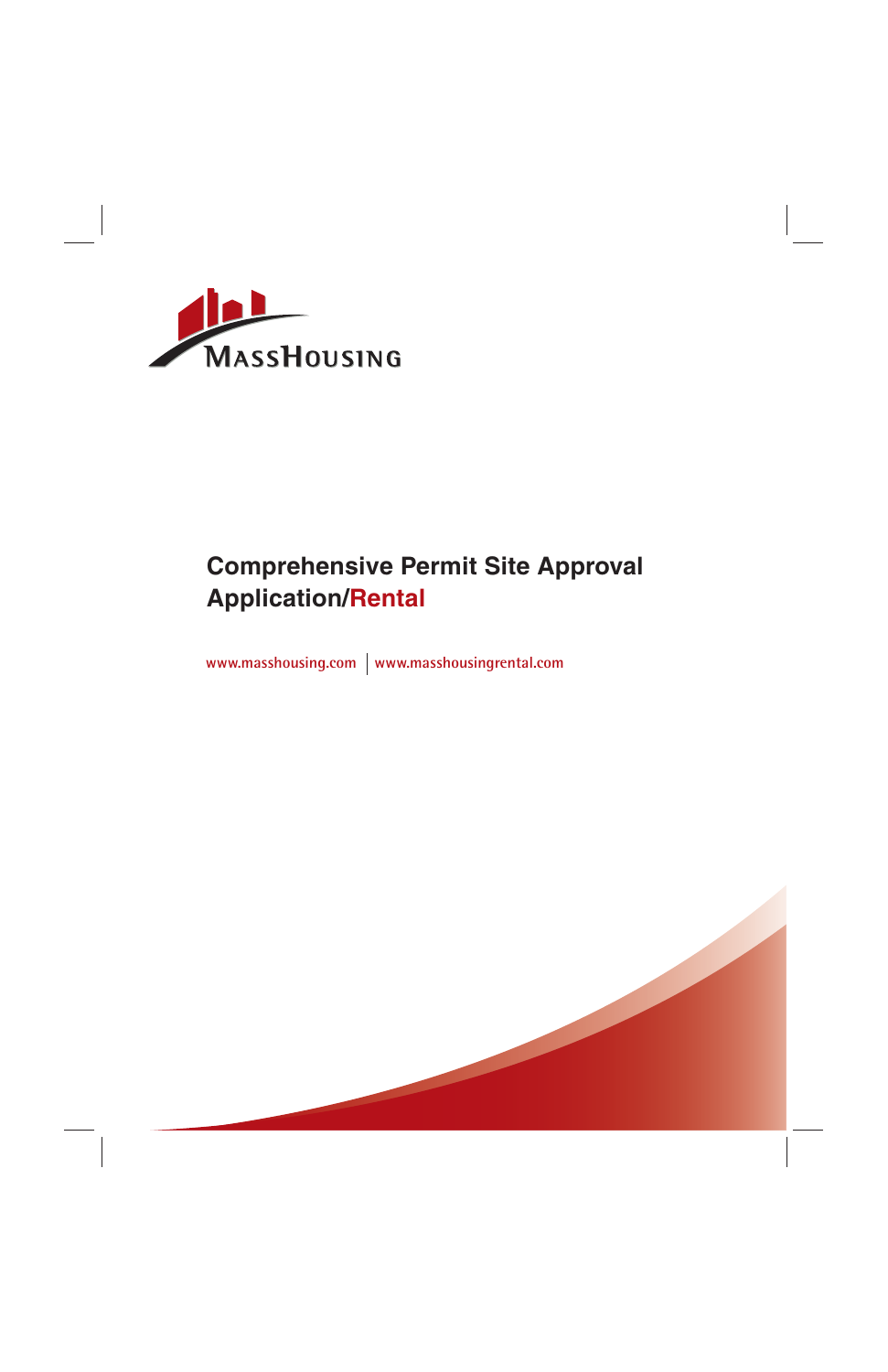# **Comprehensive Permit Site Approval Application/Rental**

Attached is the Massachusetts Housing Finance Agency ("MassHousing") application form for Project Eligibility/Site Approval ("Site Approval") under the state's comprehensive permit statute (M.G.L. c. 40B, Sections 20-23 enacted as Chapter 774 of the Acts of 1969) known as "Chapter 40B". Developers seeking a comprehensive permit to construct affordable housing under Chapter 40B and intending to use a MassHousing financing program or financing through the New England Fund ("NEF") program must receive Site Approval from MassHousing. This approval (also referred to as "project eligibility approval") is a required component of any comprehensive permit application to be submitted to the local Zoning Board of Appeals of the municipality in which the development is to be located.

As part of its review of your application, MassHousing will conduct an inspection of the site and will solicit comments from the relevant municipality. MassHousing will consider any relevant concerns that the municipality might have about the proposed project or the developer. The applicant is encouraged, therefore, to make contact with the municipality prior to submitting the Site Approval application in order to ensure that the applicant understands any concerns that the municipality may be likely to raise regarding the proposed development.

In order for a project to receive Site Approval, MassHousing must determine that (i) the applicant has sufficient legal control of the site; (ii) the applicant is a public agency, non-profit organization or limited dividend organization; and (iii) the applicant and the project are generally eligible under the requirements of the MassHousing program selected by the applicant, subject to final eligibility review and approval. Furthermore, MassHousing must determine that the site of the proposed project is generally appropriate for residential development (taking into consideration municipal actions previously taken to meet affordable housing needs) and that the conceptual project design is generally appropriate for the site. In order for MassHousing to be able to make these findings (required by 760 CMR 56.04 (4)), it is important that you answer all questions in the application and include all required attachments.

**Please note that MassHousing requires that all applicants meet with a member of our 40B Department staff before submitting their application. Applications for any projects that have not been the subject of a required pre-application meeting will not be accepted or processed.** 

Upon completion of its analysis, MassHousing will either issue a Site Approval Letter that approves, conditionally approves or denies the application. If the application is approved, the applicant should apply to the Zoning Board of Appeals within two years from the date of the Site Approval Letter (unless MassHousing extends such term in writing).

Please note that Site Approval from MassHousing does not constitute a loan commitment by MassHousing or any other financing program. All potential MassHousing financing is subject to further review and underwriting by MassHousing's Rental Lending Department.

Please be sure you have familiarized yourself with all of the applicable requirements set forth in the Chapter 40B regulations and guidelines, which can be found at

www.mass.gov/hed/economic/eohed/dhcd/legal/regs/760-cmr-56.html and www.mass.gov/hed/docs/dhcd/legal/comprehensivepermitguidelines.pdf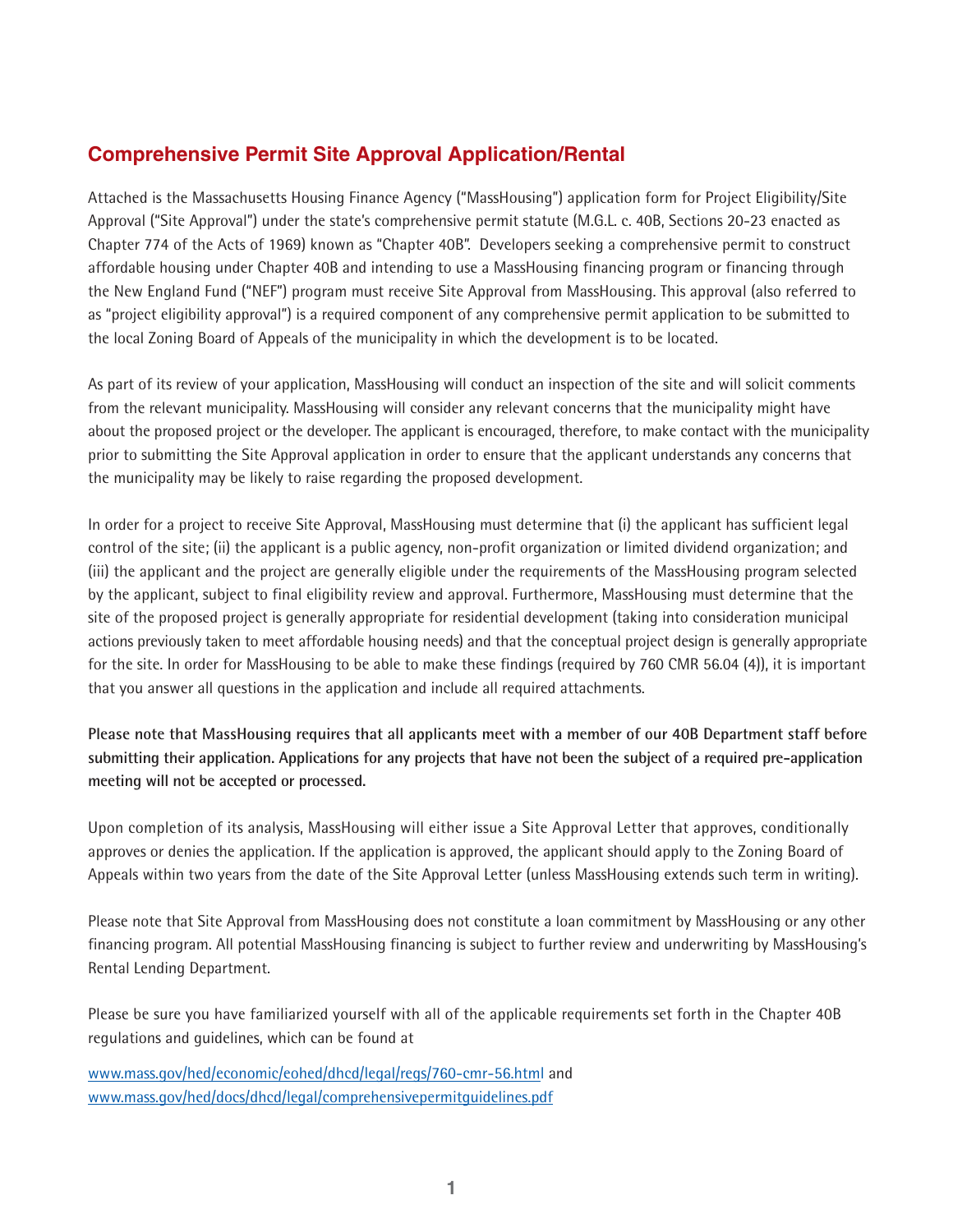Instructions for completing the Site Approval Application are included in the application form, which is attached. The completed application form and all additional documentation should be sent, after your pre-application meeting has been held, to

# **Gregory Watson, Manager of Comprehensive Permit Programs MassHousing, One Beacon Street, Boston, MA 02108**

We look forward to working with you on your proposed development. Please contact Gregory Watson at 617-854-1880 or gwatson@masshousing.com to discuss scheduling your pre-application meeting or if there is any assistance that we can provide in the meantime to make your application process a smooth and efficient one.

# **Our Commitment to You**

MassHousing recognizes that applicants seek some measure of predictability regarding the timeframe for our processing of their applications. Our staff will endeavor to adhere to the following schedule for reviewing applications for site approval:

Within two (2) business days of receipt of your application (provided that you have attended a required pre-application meeting) a member of our staff will notify you of any of the items listed on the checklist at the end of the application form that were missing from your application package. Please note that our acknowledgement of receipt of an item does not indicate that any substantive review has yet taken place.

**If your application package is missing any of the items indicated on the checklist by an asterisk, we will not be able to continue processing your application until such items are received.** 

If we have received the information that is crucial to the commencement of our review process, we will proceed to (i) give the municipality a period of thirty (30) days in which to submit comments relating to your proposal; (ii) schedule and conduct a site visit; and (iii) solicit bids for and commission and review an "as is" appraisal of your site.

If during our review of your application package we determine that additional information or clarification is needed, we will notify you as soon as possible. Depending on when we receive such additional information, this may affect the amount of time required for MassHousing to complete the site approval process.

Assuming that your application package was complete and that you respond in a timely manner to requests for additional information or clarification, we would expect to issue or deny your site approval within 60 days of our receipt of your application package.

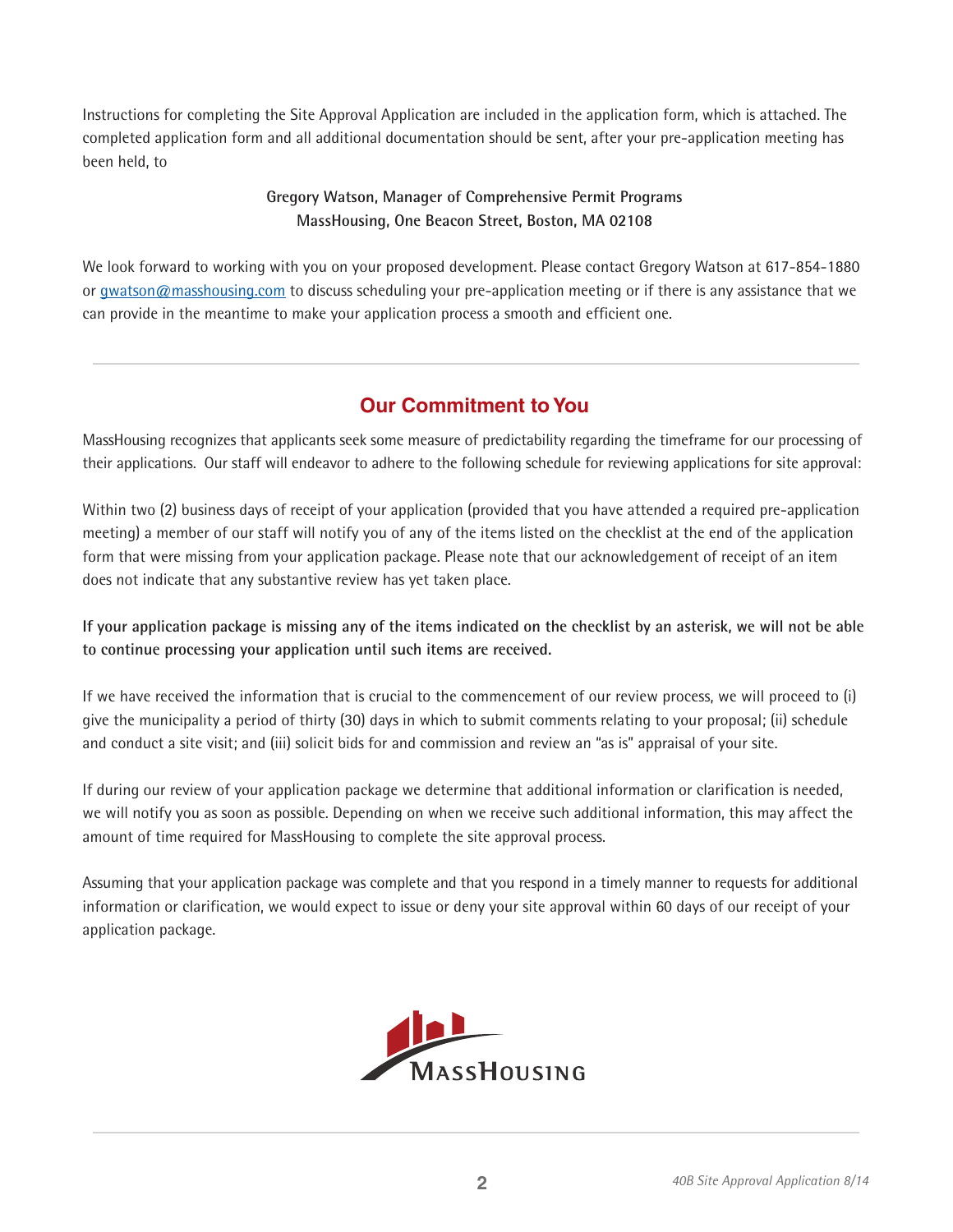# **Application for Chapter 40B Project Eligibility/Site Approval**

# **for MassHousing-Financed and New England Fund ("NEF") Rental Projects**

*Please be sure to answer ALL questions. Indicate "N/A", "None" or "Same" when necessary.*

# **Section 1: GENERAL INFORMATION** (also see Required Attachments listed at end of Section 1)

Name of Proposed Project: Parkside Apartments

| Municipality: Braintree                                                                                                                        |
|------------------------------------------------------------------------------------------------------------------------------------------------|
| Address of Site: 383-385 Washington Street                                                                                                     |
| Cross Street (if applicable): Parkway Street to the East and Storrs Avenue to the North                                                        |
| Zip Code: 02184                                                                                                                                |
| Tax Parcel I.D. Number(s) (Map/Block/Lot): Assessors Map no. 2028, Plot 31, Assessors Map 2028, Plot 32-A                                      |
| Name of Proposed Development Entity (typically a single purpose entity): Braintree Parkside Apartments, LLC                                    |
| Entity Type: Limited Dividend Organization [14]<br>Non-Profit*<br>Government Agency                                                            |
| * If the Proposed Development Entity is a Non-Profit, please contact MassHousing regarding additional documentation<br>that must be submitted. |
| Has this entity already been formed? Yes                                                                                                       |
| Name of Applicant (typically the Proposed Development Entity or its controlling entity or individual): 383 Washington<br>Street, LLC           |
| Applicant's Web Address, if any: www.thehollandcompanies.com                                                                                   |
| Does the Applicant have an identity of interest with any other member of the development team or other party to                                |
|                                                                                                                                                |
| <b>Primary Contact Information</b> (required)                                                                                                  |
| Name of Individual: Paul Holland                                                                                                               |
| Relationship to Applicant: Principal                                                                                                           |
| Name of Company (if any): Holland Development                                                                                                  |
| Street Address: 519 Albany Street, Suite 200                                                                                                   |
| City/State/Zip: Boston, MA 02118                                                                                                               |
| Telephone (office and cell) and Email: 617-556-2900 (O) 781-844-1630 (C) paul.holland@thehollandcompanies.com                                  |
| <b>Secondary Contact Information (required)</b>                                                                                                |
| Name of Individual: Lynne D. Sweet                                                                                                             |
| Relationship to Applicant: 40B Consultant                                                                                                      |
| Name of Company (if any): LDS Consulting Group, LLC                                                                                            |
| Street Address: 233 Needham Street                                                                                                             |
| City/State/Zip: Newton, MA 02464                                                                                                               |

Telephone *(office and cell)* and Email: 617-454-1144(O) 617-571-2064(C) ldsweet@ldsconsultinggroup.com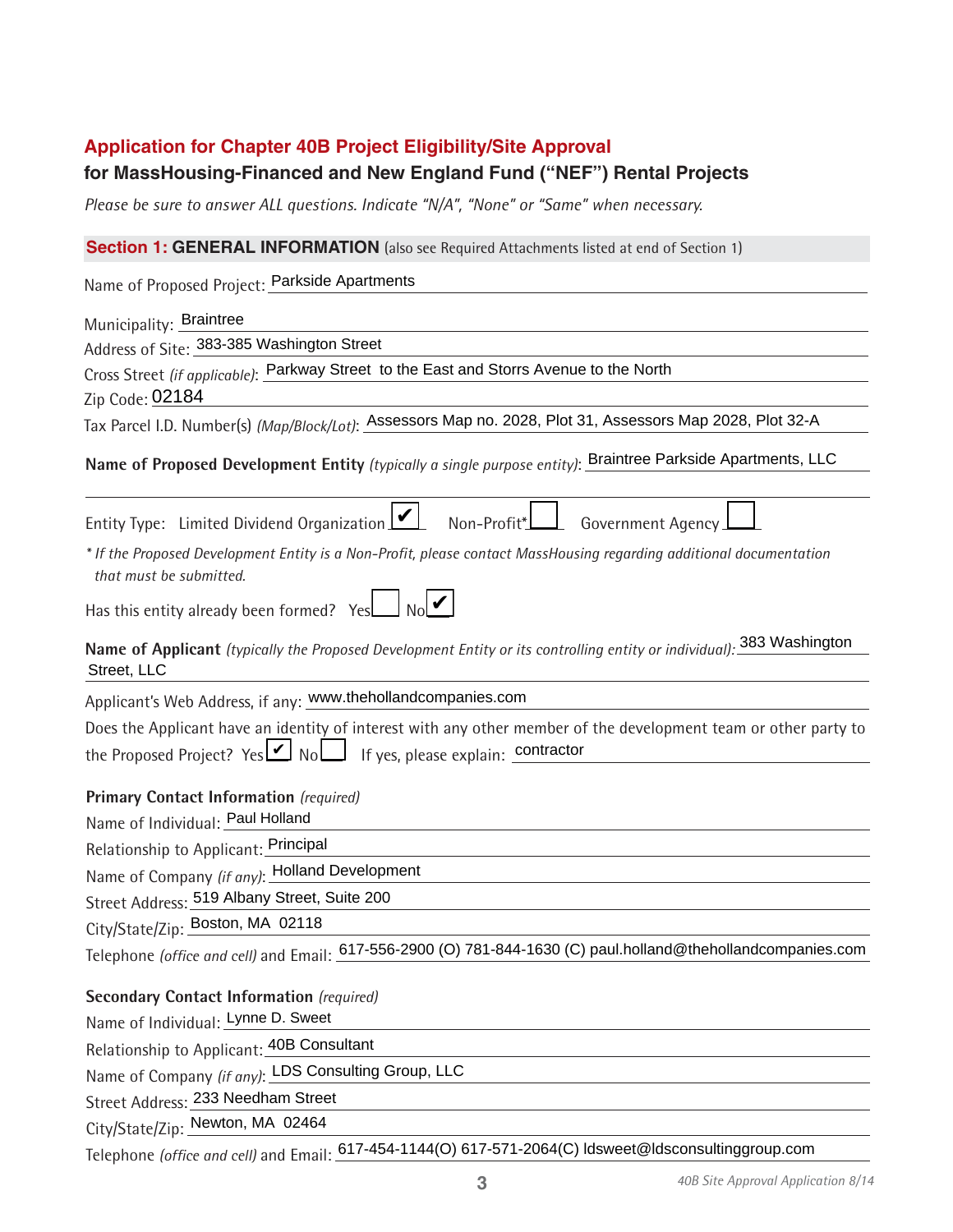### **Additional Contact Information** *(optional)*

| <i>R</i> WATERSTRIP COTTERCT THIS HIGHER TO RESIDENCE                                                                                                                                |
|--------------------------------------------------------------------------------------------------------------------------------------------------------------------------------------|
| Name of Individual: Carl R Johnson III                                                                                                                                               |
| Relationship to Applicant: Attorney                                                                                                                                                  |
| Name of Company (if any): Carl R Johnson III, esq.                                                                                                                                   |
| Street Address: 45 Braintree Hill Office Park, Suite 200                                                                                                                             |
| City/State/Zip: Braintree, MA 02184                                                                                                                                                  |
| Telephone (office and cell) and Email: 781-848-0800 (O) 617-721-0260(C) crjohnson@crj-law.com                                                                                        |
| Anticipated Construction Financing: MassHousing   REF Bank  <br>If NEF Bank, Name of Bank: South Shore Bank                                                                          |
| Anticipated Permanent Financing: MassHousing NEF Bank<br>If NEF Bank, Name of Bank: South Shore Bank                                                                                 |
| Total Number of Units $\frac{70}{4}$ # Affordable Units $\frac{18}{4}$ # Market Rate Units $\frac{52}{4}$<br>Age Restricted? Yes/No $\frac{\text{No}}{\text{1}}$ If Yes, 55+ or 62+? |

Brief Project Description (150 words or less): The developer plans to build a four story apartment building with<br>one level of subsurface parking and three levels of residential units. The units will be studio, 1, 2 and 3be units. The development will share some of the infrastructure with Parkside Homes, a proposed 8 unit homeow nership project that will be processed simultaneously with this application.<br>The property will contain 93,866 square feet of land and have 81 under building parking spaces and 47 surface<br>parking spaces for a total of 128 p

# **Required Attachments Relating to Section 1**

#### **1.1 Location Map**

Provide a USGS or other form of map clearly marked to show the site's location, and an approximate property boundary.

#### **1.2 Tax Map**

Provide a copy of municipal tax map (assessor's plan) with subject parcels and parcel ID #'s clearly identified.

#### **1.3 Directions**

Provide detailed written directions to the site, noting the entrance to the site, relevant boundaries and any prominent landmarks that can be used for identification purposes.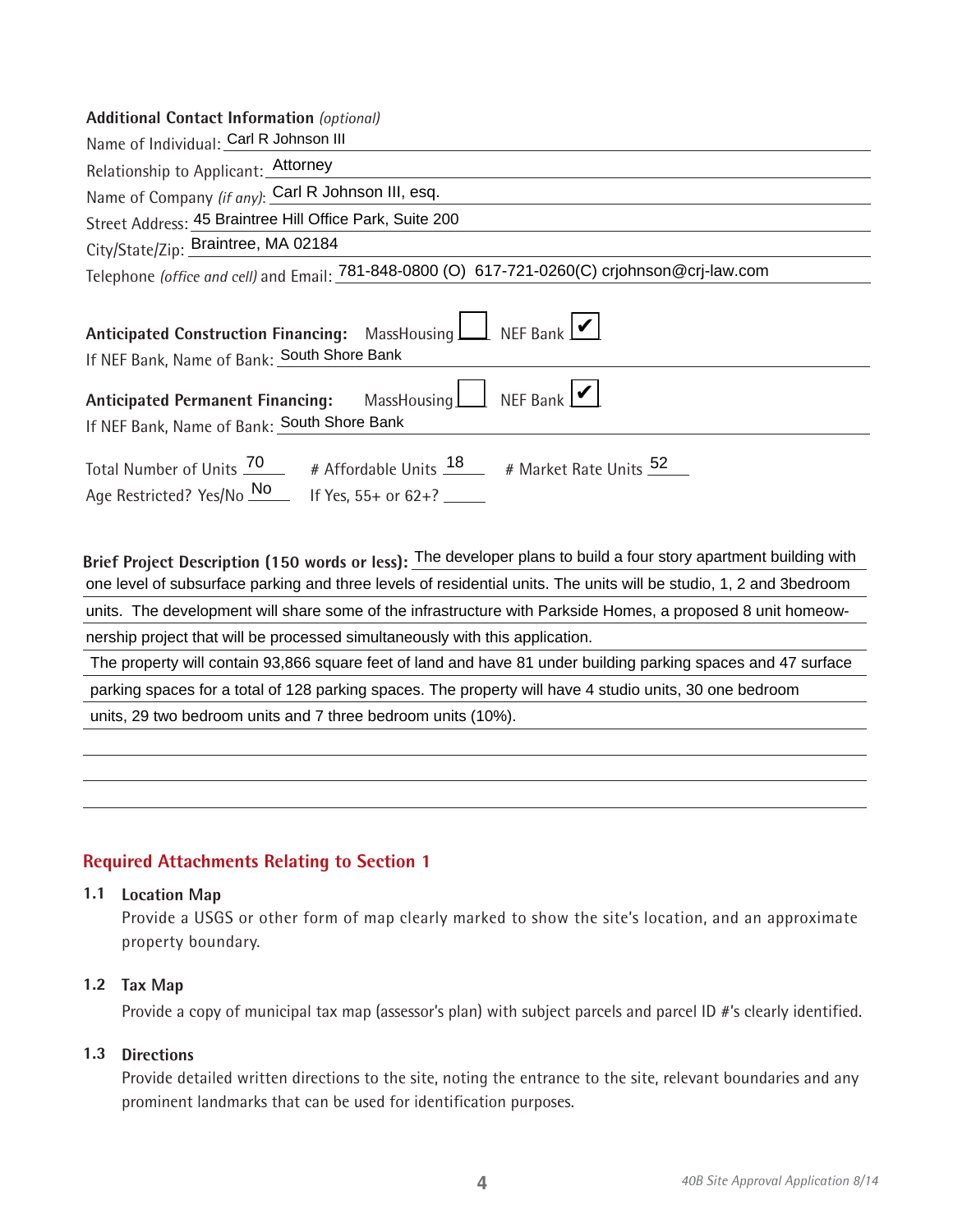# **Application for Chapter 40B Project Eligibility/Site Approval for MassHousing-Financed and New England Fund ("NEF") Rental Projects**

### **Section 2: EXISTING CONDITIONS / SITE INFORMATION** (also see Required Attachments listed at end of Section 2)

*In order to issue Site Approval, MassHousing must find (as required by 760 CMR 56.04 (4)) that the site is generally appropriate for residential development.* 

Name of Proposed Project: Parkside Apartments

| <b>Buildable Area Calculations</b>         | Sq. Feet/Acres (enter "0" if applicable-do not leave blank) |
|--------------------------------------------|-------------------------------------------------------------|
| <b>Total Site Area</b>                     | 93,866                                                      |
| Wetland Area (per MA DEP)                  | 0                                                           |
| Flood/Hazard Area (per FEMA)               | 0                                                           |
| Endangered Species Habitat (per MESA)      | 0                                                           |
| Conservation/Article 97 Land               | 0                                                           |
| Protected Agricultural Land (i.e., EO 193) | 0                                                           |
| Other Non-Buildable (Describe)             | 0                                                           |
| <b>Total Non-Buildable Area</b>            | O                                                           |
| <b>Total Buildable Site Area</b>           | 93,866                                                      |

Current use of the site and prior use if known: Former site of Herb Chambers Auto Collision Center. There is<br>There is currently a large, white, single story L-shaped brick and wood frame auto service building in the middle of the southern half of the site and two smaller single story aluminum buildings along the western edge of the southern edge of the property.

Is the site located entirely within one municipality?  $Yes$   $\triangleright$  No

|--|

If not, in what other municipality is the site located?

How much land is in each municipality? *(the Existing Conditions Plan must show the municipal boundary lines)*

# **Current zoning classification and principal permitted uses:**  General Business/Village Overlay District

#### **Previous Development Efforts**

Please list *(on the following page)* any previous applications pertaining to construction on or development of the site, including (i) type of application (comprehensive permit, subdivision, special permit, etc.); (ii) application filing date; (iii) date of denial, approval or withdrawal. Also indicate the current Applicant's role, if any, in the previous applications. *Note that, pursuant to 760 CMR 56.03 (1), a decision of a Zoning Board of Appeals to deny a Comprehensive Permit, or (if the Statutory Minima defined at 760 CMR 56.03 (3) (b or c) have been satisfied) grant a Comprehensive Permit with conditions, shall be upheld if a related application has previously been received, as set forth in 760 CMR 56.03 (7).*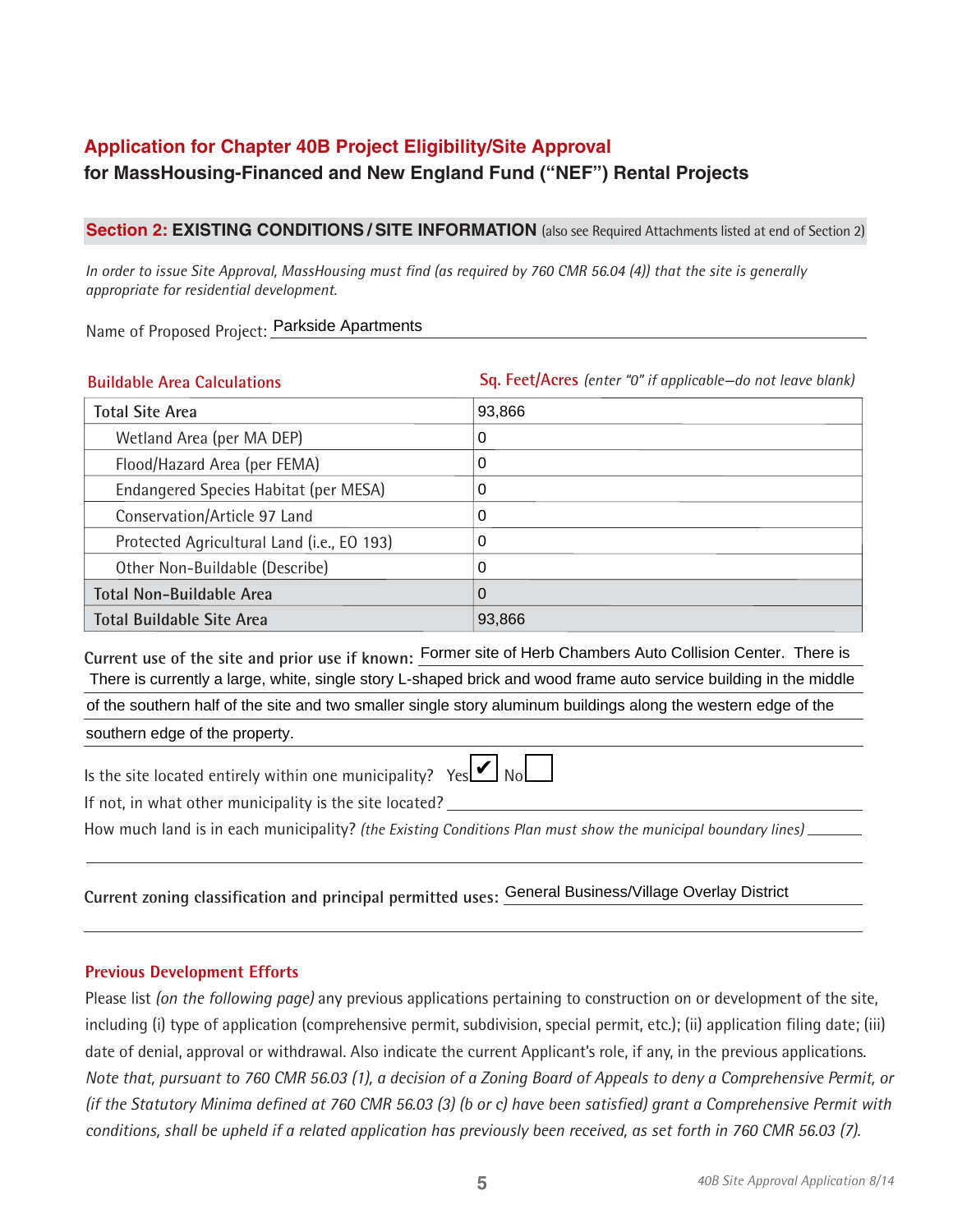The developer has made no formal applications to the Town of Braintree to redevelop However, the developer has met 17 times with the Ma

the<br>The developer has offered improvements to the area as well as affordable units. In addition,<br>the developer has met with some neighboring business owners. Despite the developers proactive approach, they were not able to come to any agreement, Please see the attached docun

To the best of your knowledge, has this site ever been rejected for project eligibility/site approval by another subsidizing agency or authority? <u>No</u>

| <b>Existing Utilities and Infrastructure</b> | Yes/No | <b>Description</b> |
|----------------------------------------------|--------|--------------------|
| Wastewater-private wastewater treatment      | N      |                    |
| Wastewater-public sewer                      | Y      |                    |
| <b>Storm Sewer</b>                           | Y      |                    |
| Water-public water                           | Υ      |                    |
| Water-private well                           | N      |                    |
| Natural Gas                                  | Y      |                    |
| Electricity                                  | Y      |                    |
| Roadway Access to Site                       | Y      | shared driveway    |
| Sidewalk Access to Site                      | Y      |                    |
| <b>Other</b>                                 |        |                    |

Describe surrounding land use(s): Archbishop Williams Track and Football Stadium is to the west, municipal parking lot to the east and private parking lots to the East which serve Dunkin Donuts and other buildings fronting on Washington Street. There are residential homes on Storrs Avenue to the North of the property and a temple. East of the northern hall of the site is a two story brick professional building, which fronts on Storrs Avenue.

| <b>Surrounding Land Use/Amenities</b> | <b>Distance from Site</b>              | Available by Public Transportation? |
|---------------------------------------|----------------------------------------|-------------------------------------|
| <b>Shopping Facilities</b>            | 0                                      | Yes, shops along Washington         |
| <b>Schools</b>                        | $1/2$ mile                             | ABW 1/2 mile by bus                 |
| Government Offices                    | $1/4$ mile                             | Walking distance                    |
| <b>Multi-Family Housing</b>           | 1.4 Sunset Lake                        | Yes, bus                            |
| <b>Public Safety Facilities</b>       | <mile< td=""><td>Yes, bus</td></mile<> | Yes, bus                            |
| Office/Industrial Uses                | 0                                      | Next to site                        |
| <b>Conservation Land</b>              | 0                                      | Located next to field               |
| <b>Recreational Facilities</b>        | $\Omega$                               | Located next to field               |
| Houses of Worship                     | .1                                     | Walking distance                    |
| <b>Other</b>                          |                                        |                                     |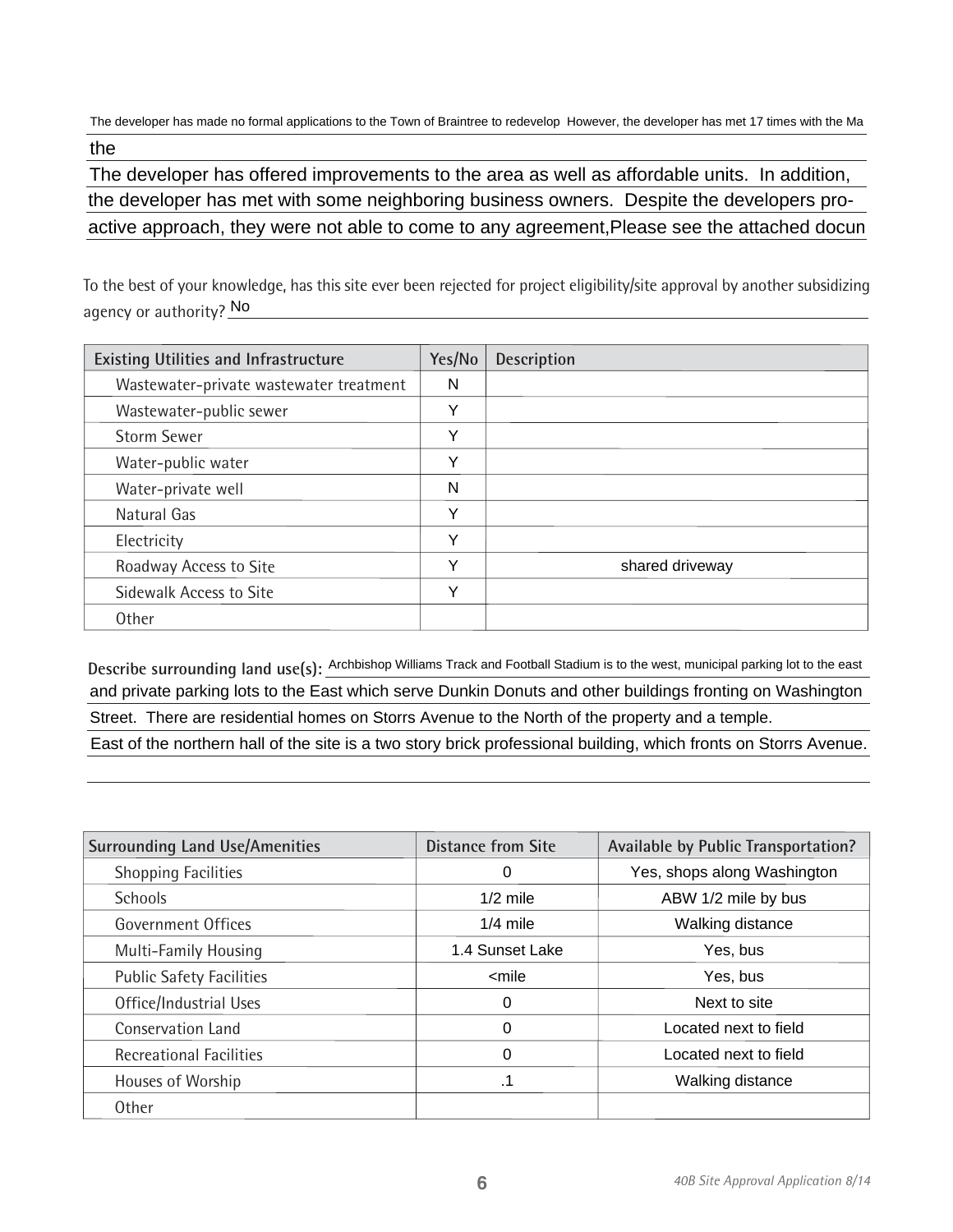**List any public transportation near the site, including type of transportation and distance from the site:** MBTA bus route 230 serves the immediate neighborhood of the Subject Property with a southbound stop at the corner of Parking Way and Washington Streets and a northbound stop located on the opposite side of Washington Street at the corner of River Street. Route 230 runs from the Monticello Commuter Rail Station in Brockton to the Quincy Center Red Line/Commuter Rail Station in Quincy, via Holbrook Commuter Rail station in Randolph and Braintree Station. Runs every 20 minutes on weekdays during rush hour and hourly other times/weekends.

#### **Site Characteristics and Development Constraints**

*Please answer "Yes", "No" or "Unknown" to the following questions. If the answer is "Yes" please identify on Existing Conditions Plan as required for Attachment 2.1 and provide additional information and documentation as an attachment as instructed for Attachment 2.4, "Documentation Regarding Site Characteristics/Constraints".*

Are there any easements, rights of way or other restrictions of record affecting the development of the site? See site plan Are there documented hazardous waste sites on or within a 1/2 mile radius of the site? Yes, see attachment 2.1

Is there any evidence of underground storage tanks or releases of hazardous material, including hazardous waste, on the site or within close proximity to the site? Yes, see attachment 2.1

Are there any above-ground storage containers with flammable or explosive petroleum products or chemicals on or within 1/2 mile of the site? Yes, see attachment 2.1

Is the site, or any portion thereof, located within a designated flood hazard area? No

Does the site include areas designated by Natural Heritage as endangered species habitat? No

Are there documented state-designated wetlands on the site? No

Are there documented vernal pools on the site?\_No

Is the site within a local, state or federal Historic District? No

Is the site or any building(s) on the site listed, nominated or eligible for listing on the National Register of Historic Places? No

Has the site or any building(s) on the site been designated as a local, state or national landmark?  $\bigsqcup$ 

Are there existing buildings and structures on site? Yes

Does the site include documented archeological resources? No

Does the site include significant areas of ledge? No

Does the site include areas with slopes greater than 10%? Yes, see retaining wall by field behind building.

If applying for MassHousing Financing, is any portion of the site considered "Prime" or "Unique" agricultural land under Executive Order 193? No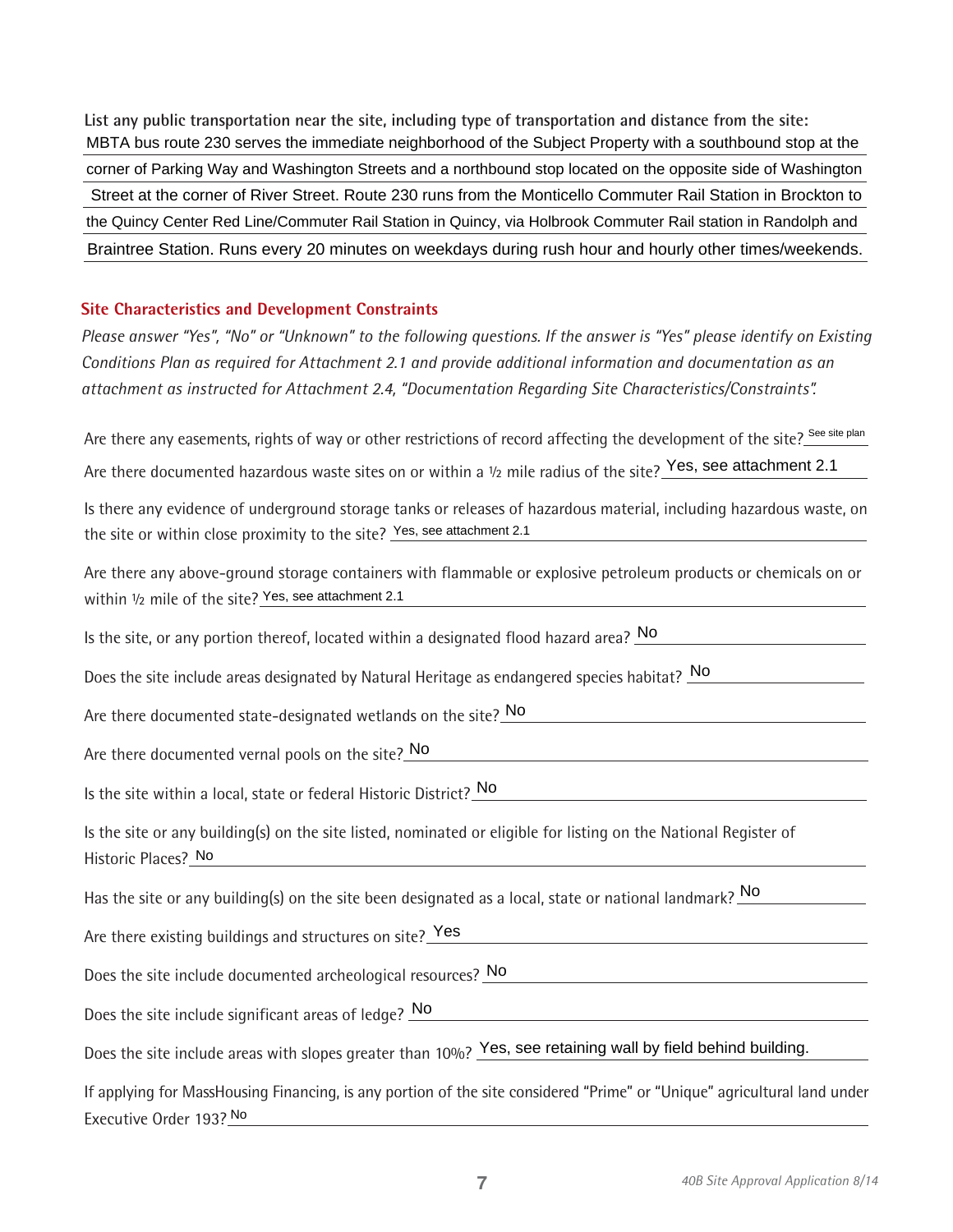# **Required Attachments Relating to Section 2**

# **2.1 Existing Conditions Plan**

Please provide a detailed Existing Conditions Plan showing the entire site prepared, signed and stamped by a registered engineer or land surveyor. Plans should be prepared at a scale of 1"=100' or 1"= 200' and should include the following information:

- **a.** Reduced scale locus map
- **b.** Surveyed property boundaries
- **c.** Topography (2' contours)
- **d.** Wetland boundaries (if applicable)
- **e.** Existing utilities (subsurface and above ground)
- **f.** Natural features including bodies of water, rock outcroppings
- **g.** Existing easements and/or rights of way on the property
- **h.** Existing buildings and structures, including walls, fences, wells
- **i.** Existing vegetated areas; specimen trees or those with caliper greater than 18" should be shown individually
- **j.** Existing site entries and egresses

Please provide two (2) sets of full size (30"  $\times$  40" plans) along with three (3) sets of 11"  $\times$  17" reproductions.

### **2.2 Aerial Photographs**

Please provide one or more aerial photograph(s) of the site (such as those available online) showing the immediate surrounding area if available. Site boundaries and existing site entrance and access points must be clearly marked.

#### **2.3 Site/Context Photographs**

Please provide photographs of the site and surrounding physical and neighborhood context, including nearby buildings, significant natural features and land uses. Please identify the subject and location of all photographs.

### **2.4 Documentation Regarding Site Characteristics/Constraints**

Please provide documentation of site characteristics and constraints as directed including available narratives, summaries and relevant documentation including:

Flood Insurance Rate Map (FIRM) showing site boundaries Wetlands delineation Historic District nomination(s)

# **2.5 By-Right Site Plan** *(if available)*

MassHousing will commission, at your expense, an "as-is" appraisal of the site in accordance with the Guidelines, Section B (1). Therefore, if there is a conceptual development plan which would be permitted under current zoning and which you would like the appraiser to take into consideration, or if permits have been issued for alternative development proposals for the site, please provide two (2) copies of a "by-right" site plan showing the highest and best use of the site under current zoning, and copies of any existing permits. These will assist the appraiser in determining the "as is" value of the site without any consideration being given to its potential for development under Chapter 40B.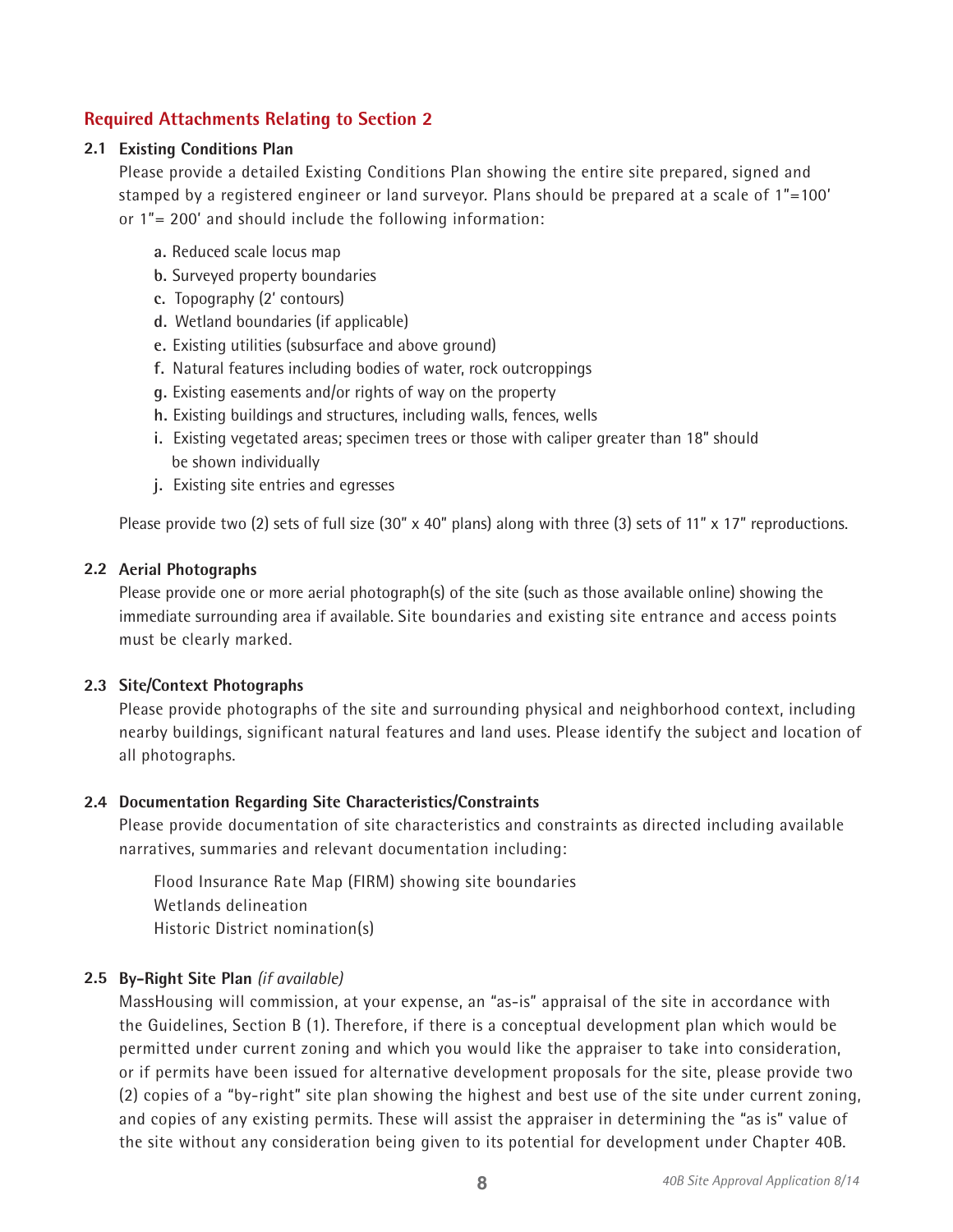# **Application for Chapter 40B Project Eligibility/Site Approval for MassHousing-Financed and New England Fund ("NEF") Rental Projects**

### **Section 3: PROJECT INFORMATION** (also see Required Attachments listed at end of Section 3)

*In order to issue Site Approval, MassHousing must find (as required by 760 CMR 56.04 (4)) that the proposed project appears generally eligible under the requirements of the housing subsidy program and that the conceptual project design is generally appropriate for the site.*

| Name of Proposed Project: Parkside Apartments                                                                                                                                                                                           |
|-----------------------------------------------------------------------------------------------------------------------------------------------------------------------------------------------------------------------------------------|
| Project Type (mark both if applicable): New Construction $\boxed{\triangleright}$ Rehabilitation $\boxed{\phantom{\cdot}}$ Both $\boxed{\phantom{\cdot}}$<br>Total Number of Dwelling Units: 70<br>Total Number of Affordable Units: 18 |
| Number of 50% AMI Affordable Units:                                                                                                                                                                                                     |
| Number of 80% AMI Affordable Units: 18<br>Number of Market Rate Units: 52                                                                                                                                                               |

### **Unit Mix: Affordable Units**

| Unit Type                  | 0 Bedroom | 1 Bedroom | 2 Bedroom | 3 Bedroom | 4 Bedroom |
|----------------------------|-----------|-----------|-----------|-----------|-----------|
| <b>Number of Units</b>     |           |           |           |           |           |
| <b>Number of Bathrooms</b> |           |           | 1 and 2   |           |           |
| <b>Square Feet/Unit</b>    | 692       | 867       | 1.159     | 1,413     |           |

# **Unit Mix: Market Rate**

| Unit Type                  | 0 Bedroom | 1 Bedroom | 2 Bedroom | 3 Bedroom | 4 Bedroom |
|----------------------------|-----------|-----------|-----------|-----------|-----------|
| <b>Number of Units</b>     |           | 22        | 22        |           |           |
| <b>Number of Bathrooms</b> |           |           | 1 and 2   |           |           |
| <b>Square Feet/Unit</b>    | 692       | 867       | 1,159     | 1,413     |           |

Percentage of Units with 3 or More Bedrooms\*:  $\underline{10\%}$ 

*\* Note that the January 17, 2014 Interagency Agreement Regarding Housing Opportunities for Families with Children requires that at least 10% of the units in the Project must have three (3) or more bedrooms. Evidence of compliance with this requirement must be provided at Final Approval.*

| Number of Handicapped Accessible Units: 5 Market Rate: 2 Affordable: 3 |  |
|------------------------------------------------------------------------|--|
| Gross Density (units per acre): 32.5                                   |  |
|                                                                        |  |

Net Density (units per buildable acre):  $\overline{32.5}$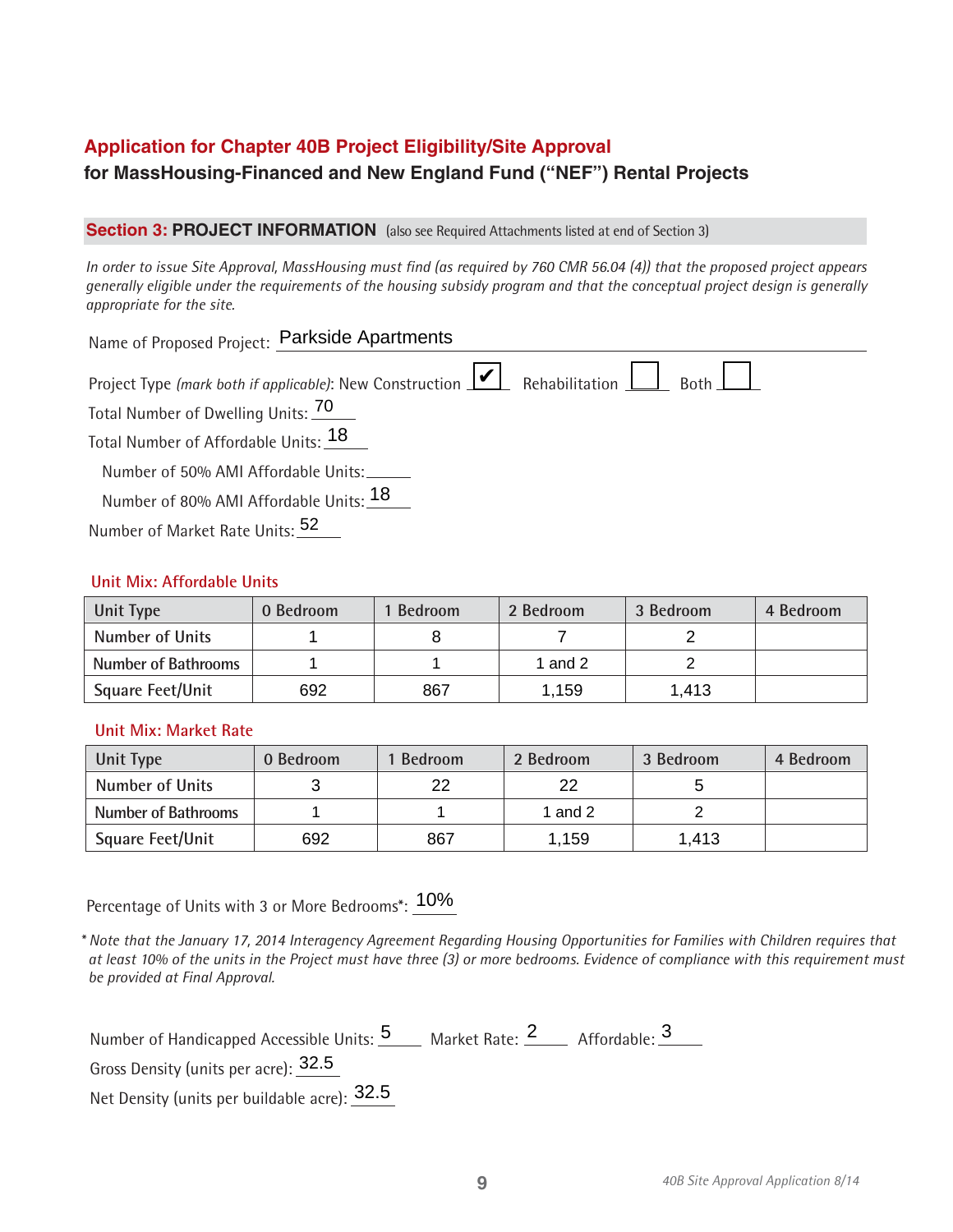# **Residential Building Information**

| <b>Building Type and Style</b><br>(single-family detached, townhouse, multi-family) | <b>Construction or</b><br>Rehabilitation | <b>Number</b><br>of Stories | Height | <b>GFA</b> | Number Bldgs.<br>of this type |
|-------------------------------------------------------------------------------------|------------------------------------------|-----------------------------|--------|------------|-------------------------------|
| One Elevator - Multi-Family Flats                                                   | Construction                             |                             | 42     | 118,290*   |                               |
|                                                                                     |                                          |                             |        |            |                               |
|                                                                                     |                                          |                             |        |            |                               |
| *including basement                                                                 |                                          |                             |        |            |                               |

# **Non-Residential Building Information**

| <b>Building Type and Style</b> | Construction or<br>Rehabilitation | Number<br>of Stories | Height | <b>GFA</b> | Number Bldgs.<br>of this type |
|--------------------------------|-----------------------------------|----------------------|--------|------------|-------------------------------|
|                                |                                   |                      |        |            |                               |
|                                |                                   |                      |        |            |                               |
|                                |                                   |                      |        |            |                               |
|                                |                                   |                      |        |            |                               |

**Will all features and amenities available to market unit residents also be available to affordable unit residents? If not, explain the differences:** 

# **Parking**

Total Parking Spaces Provided: 128 Ratio of Parking Spaces to Housing Units: 1.82

**Lot Coverage** *(Estimate the percentage of the site used for the following)* Buildings: 31.8 Parking and Paved Areas: 42.1 Usable Open Space: 26.10 Unusable Open Space: 0

Lot Coverage: 73.9

Does project fit definition of "Large Project" (as defined in 760 CMR 56.03 (6))? Yes/No  $\overline{no}$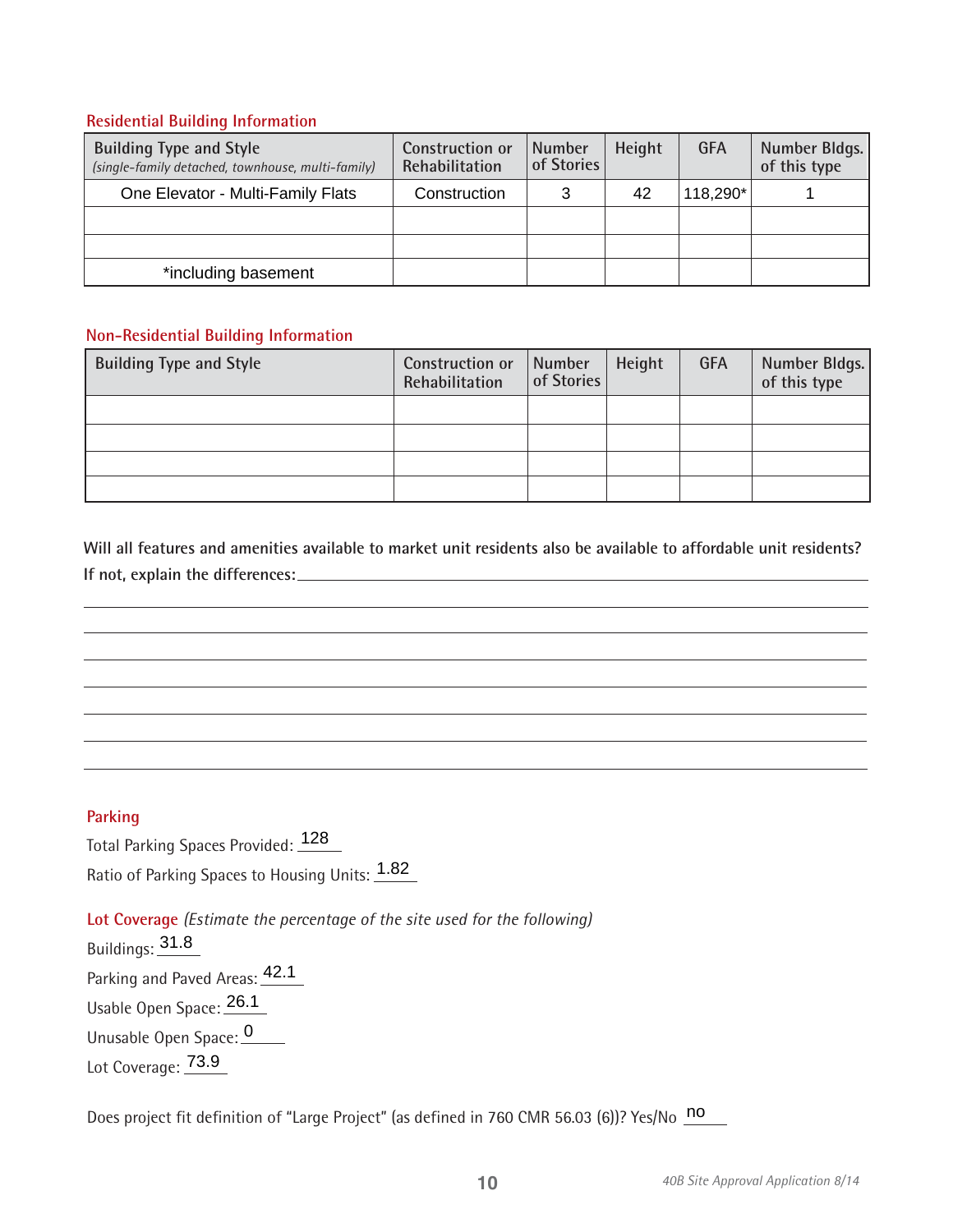# **Required Attachments Relating to Section 3**

# **3.1 Preliminary Site Layout Plan(s)**

Please provide preliminary site layout plans of the entire site prepared, signed and stamped by a registered architect or engineer. Plans should be prepared at a scale of 1"=100' or 1"=200', and should show

- Proposed site grading (2' contours)
- Existing lot lines
- Easements (existing and proposed)
- Access to a public way must be identified
- Required setbacks
- Proposed site circulation (entrances/egresses, roadways, driveways, parking areas, walk ways, paths, trails)
- Building and structure footprints (label)
- Utilities (existing and proposed)
- Open space areas
- Schematic landscaping and screening
- Wetland and other restricted area boundaries and buffer zones

Please provide two (2) sets of full size (30"  $\times$  40") plans along with three (3) sets of 11"  $\times$  17" reproductions.

### **3.2 Graphic Representations of Project/Preliminary Architectural Plans**

- Typical floor plans
- Unit plans showing dimensions, bedrooms, bathrooms and overall unit layout
- Exterior elevations, sections, perspectives and illustrative rendering.

### **3.3 Narrative Description of Design Approach**

Provide a narrative description of the approach to building massing, style and exterior materials; site layout; and the relationship of the project to adjacent properties, rights of way and existing development patterns. The handbook called Approach to Chapter 40B Design Reviews prepared by the Cecil Group in January 2011 may be helpful in demonstrating the nature of the discussion that MassHousing seeks in this narrative.

#### **3.4 Tabular Zoning Analysis**

Zoning analysis in tabular form comparing existing zoning requirements to the waivers that you will request from the Zoning Board of Appeals for the proposed project, showing required and proposed dimensional requirements including lot area; frontage; front, side and rear setbacks; maximum building coverage; maximum lot coverage; height; number of stories; maximum gross floor area ratio; units per acre, units per buildable acre; number of parking spaces per unit/square foot and total number of parking spaces (proposed and required).

**3.5 Completed Sustainable Development Principles Evaluation Assessment Form** *(see attached form)* All developments seeking Chapter 40B site approval must demonstrate consistency with the Commonwealth's May 2007 Sustainable Development Principles.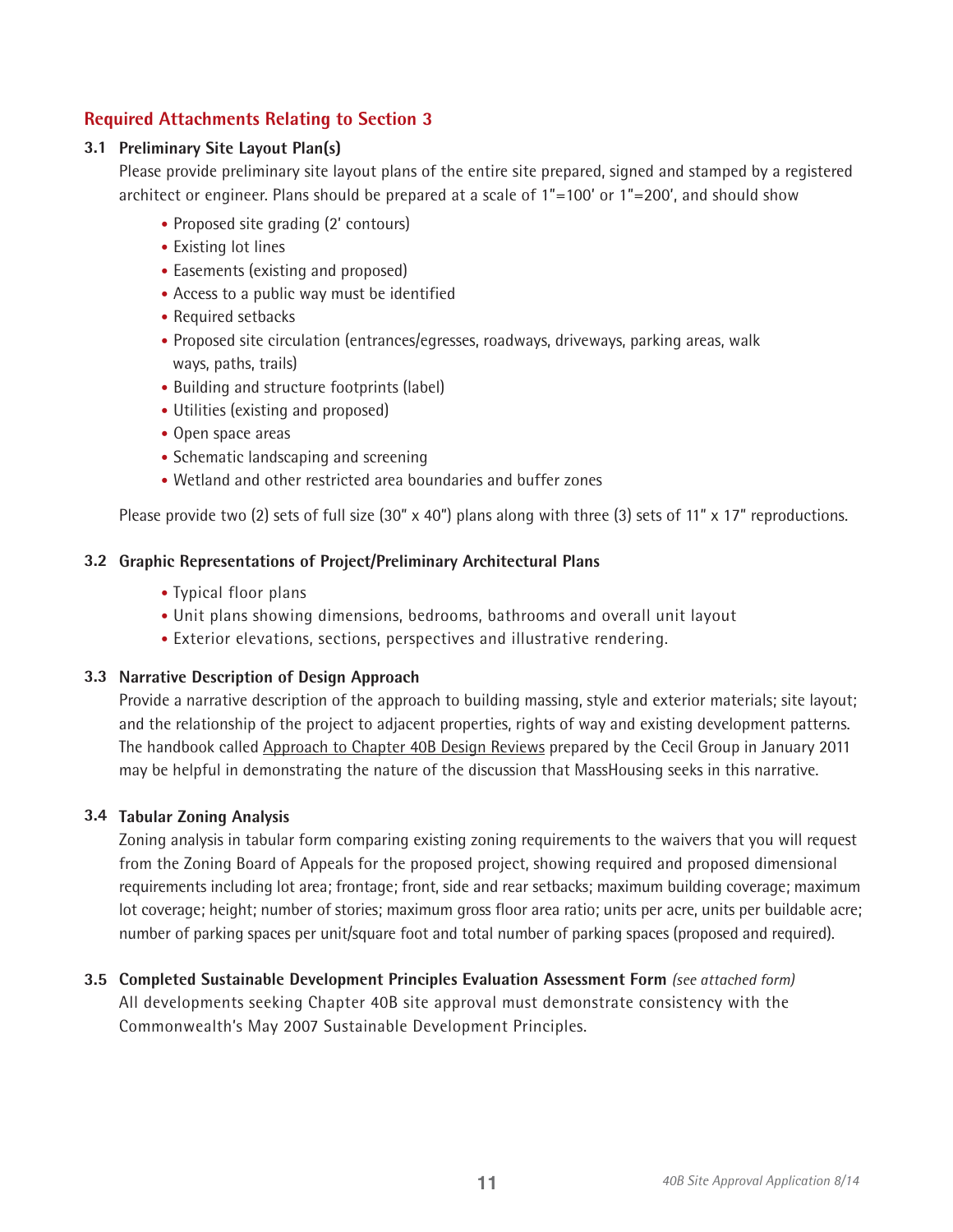# **Application for Chapter 40B Project Eligibility/Site Approval for MassHousing-Financed and New England Fund ("NEF") Rental Projects**

**Section 4: SITE CONTROL** (also see Required Attachments listed at end of Section 4)

*In order to issue Site Approval, MassHousing must find (as required by 760 CRM 56.04 (4)) that the Applicant controls the site.*

Name of Proposed Project: Parkside Apartments

Describe current ownership status of the entire site as shown on the site layout plans (attach additional sheets as necessary if the site is comprised of multiple parcels governed by multiple deeds or agreements):

| Owned (or ground leased) by Development Entity or Applicant $\Box$ |  |
|--------------------------------------------------------------------|--|
| Under Purchase and Sale Agreement $\Box$                           |  |

Under Option Agreement <u>レ</u>

*Note: The Grantee/Buyer on each document must be either the Applicant or the Proposed Development Entity, or you must attach an explanation showing direct control of the Grantee/Buyer by the Applicant or the Proposed Development Entity.* 

| Grantor/Seller: 383 Washington Street, LLC                                                                                                                                                             |
|--------------------------------------------------------------------------------------------------------------------------------------------------------------------------------------------------------|
| Grantee/Buyer: Braintree Parkside Apartments, LLC                                                                                                                                                      |
| Grantee/Buyer is (check one):<br>Applicant $\Box$ Development Entity $\Box$<br>Managing General Partner of Development Entity<br>General Partner of Development Entity<br>Are the Parties Related? Yes |
| <b>For Deeds or Ground Leases</b>                                                                                                                                                                      |
|                                                                                                                                                                                                        |
|                                                                                                                                                                                                        |
| For Purchase and Sale Agreements or Option Agreements<br>Date of Agreement: P &S Agreement will be created after development entity is established                                                     |
|                                                                                                                                                                                                        |
| Purchase Price: \$1<br><u> 1980 - Andrea Andrew Maria (h. 1980).</u>                                                                                                                                   |
| Will any easements or rights of way over other properties be required in order to develop the site as proposed?<br>Yes $\Box$ No $\vee$                                                                |
| If Yes, please describe current status of easement:                                                                                                                                                    |
|                                                                                                                                                                                                        |
|                                                                                                                                                                                                        |
|                                                                                                                                                                                                        |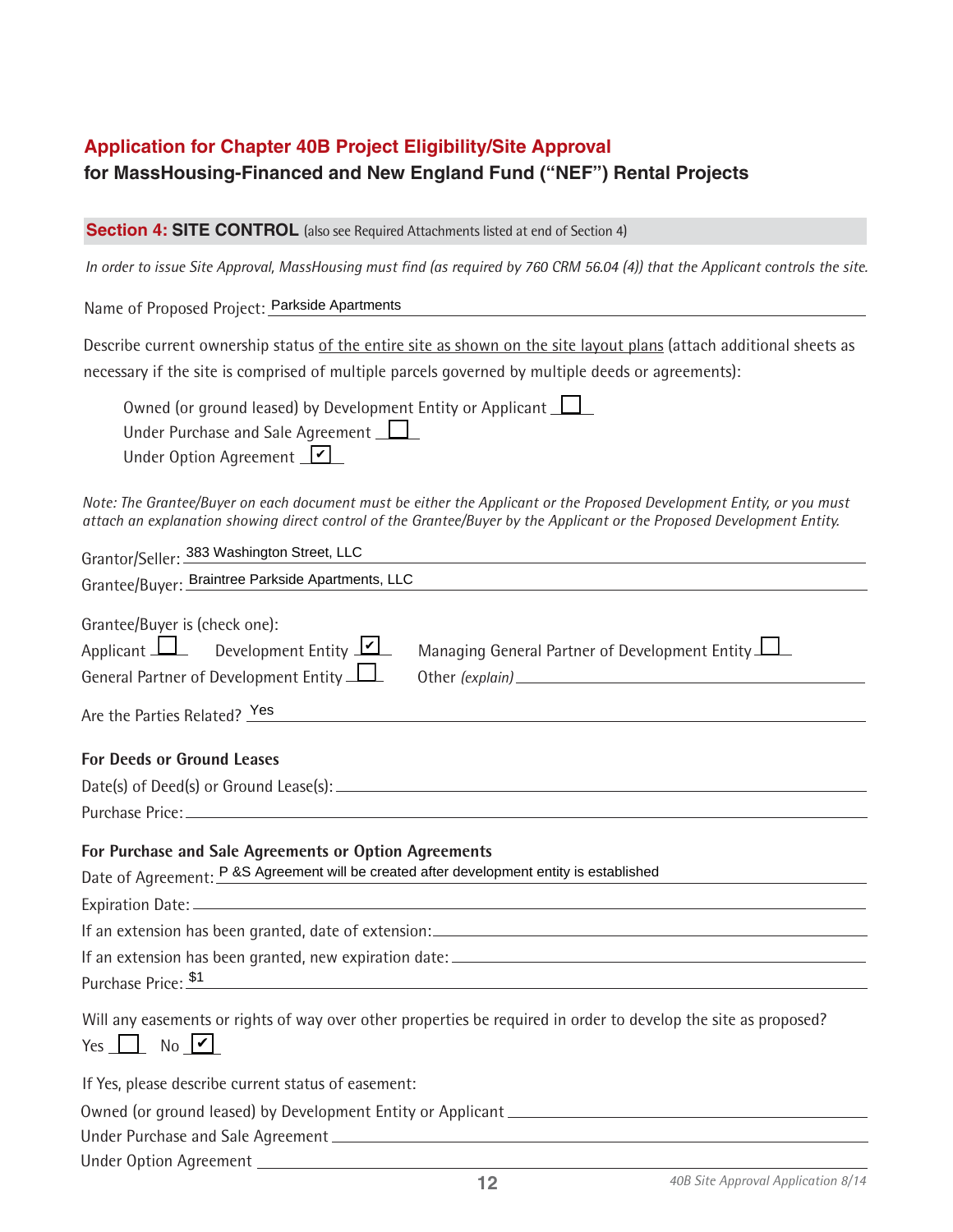*Note: The Grantee/Buyer on each document must be either the Applicant or the Proposed Development Entity, or you must attach an explanation showing direct control of the Grantee/Buyer by the Applicant or the Proposed Development Entity.*

| Are the Parties Related?                                                |
|-------------------------------------------------------------------------|
| <b>For Easements</b>                                                    |
|                                                                         |
|                                                                         |
| For Easement Purchase and Sale Agreements or Easement Option Agreements |
|                                                                         |
|                                                                         |
|                                                                         |
|                                                                         |

Purchase Price:

# **Required Attachments Relating to Section 4**

### **4.1 Evidence of Site Control** *(required)*

Copies of all applicable, fully executed documents (deed, ground lease, purchase and sale agreement, option agreement, land disposition agreement, agreements to purchase easements) showing evidence of site control, including any required easements, along with copies of all amendments and extensions. Copies of all plans referenced in documents must be included.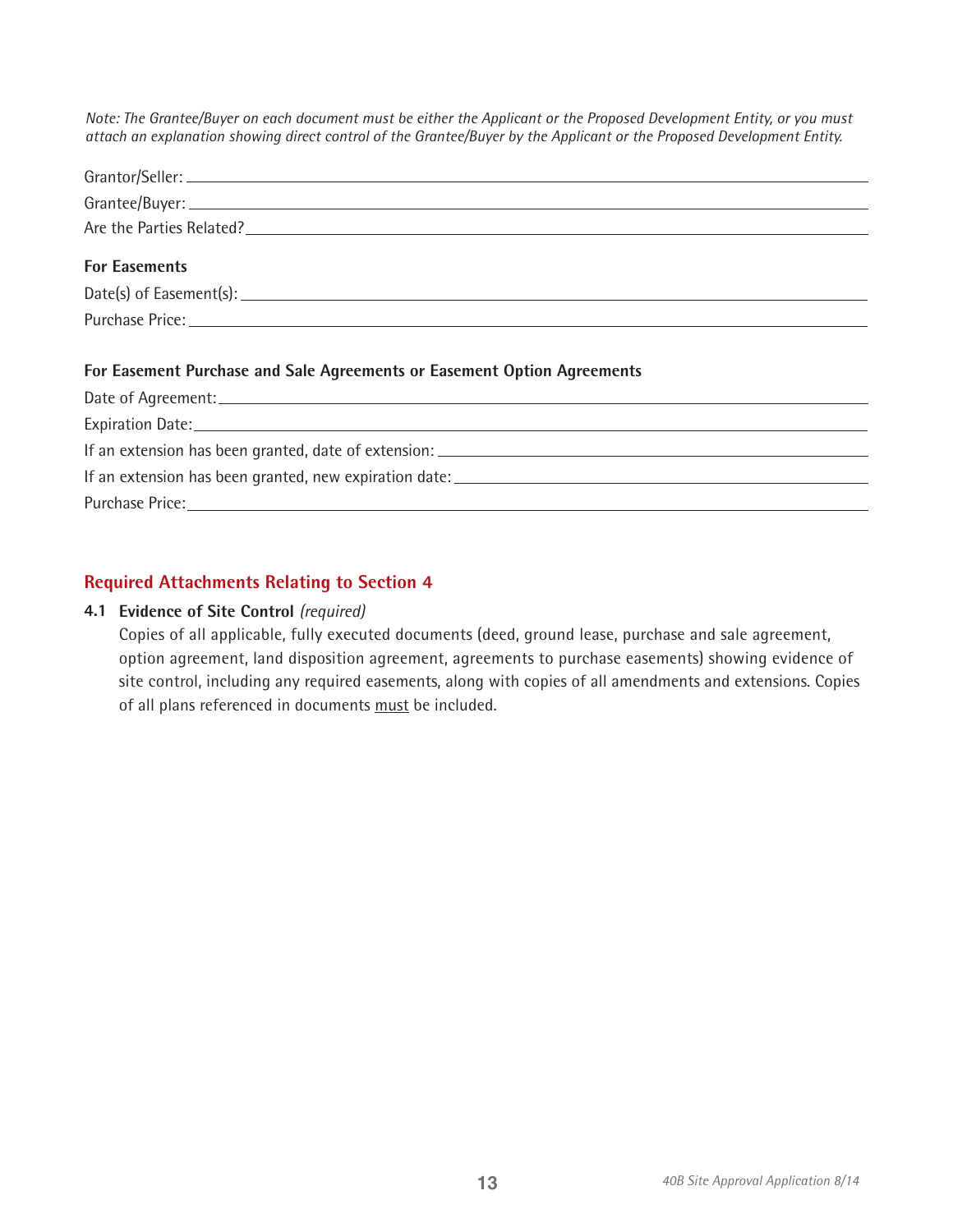# **Application for Chapter 40B Project Eligibility/Site Approval for MassHousing-Financed and New England Fund ("NEF") Rental Projects**

# **Section 5: FINANCIAL INFORMATION** - Site Approval Application Rental 40B

*In order to issue Site Approval, MassHousing must find (as required by 760 CMR 56.04 (4)) that an initial pro forma has been reviewed and that the Proposed Project appears financially feasible and consistent with the Chapter 40B Guidelines, and that the Proposed Project is fundable under the applicable program.*

Name of Proposed Project: **Parkside Apartments** 

#### **Initial Capital Budget** *(please enter "0"when no such source or use is anticipated)*

| <b>Sources</b>                      |                                                                         |                 |
|-------------------------------------|-------------------------------------------------------------------------|-----------------|
| Description                         | <b>Source</b>                                                           | <b>Budgeted</b> |
| Private Equity                      | Owner's Cash Equity                                                     | 6,294,870       |
| Private Equity                      | Tax Credit Equity                                                       |                 |
| Private Equity                      | Developer Fee Contributed or Loaned                                     | 2,112,775       |
| Private Equity                      | Developer Overhead Contributed or Loaned                                |                 |
| Other Private Equity                |                                                                         |                 |
| Public/Soft Debt                    |                                                                         |                 |
| Subordinate Debt                    |                                                                         |                 |
| Permanent Debt                      | South Shore Bank                                                        | 15,000,000      |
| Permanent Debt                      |                                                                         |                 |
| <b>Construction Debt</b>            | For informational purposes only, not to be<br>included in Sources total |                 |
| Additional Source (please identify) |                                                                         |                 |
| Additional Source (please identify) |                                                                         |                 |
| <b>Total Sources</b>                |                                                                         | \$23,407,645    |

#### **Pre-Permit Land Value, Reasonable Carrying Costs**

| <b>Budgeted</b><br><b>Item</b>                                                                                                      |  |
|-------------------------------------------------------------------------------------------------------------------------------------|--|
| Site Acquisition: pre-permit land value (to be determined by MassHousing<br>commissioned appraisal) plus reasonable carrying costs. |  |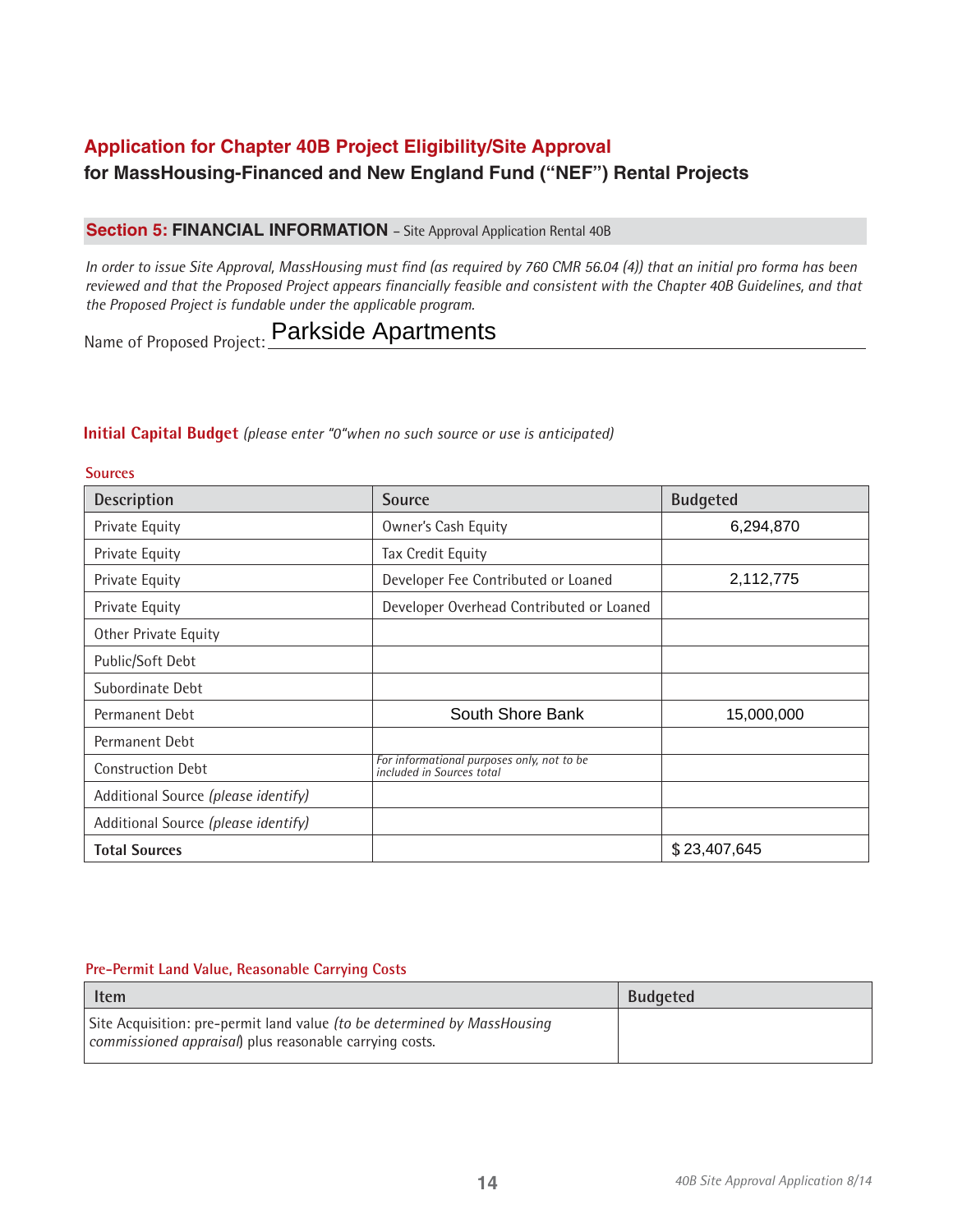# **Uses (Costs)**

| <b>Item</b>                                                                  | <b>Budgeted</b> |
|------------------------------------------------------------------------------|-----------------|
| <b>Acquisition Cost (Actual)</b>                                             |                 |
| Actual Acquisition Cost: Land<br><b>Actual Acquisition Cost: Buildings</b>   | 1,201,497<br>0  |
| <b>Subtotal</b> – Acquisition Costs                                          | 1,201,497       |
| <b>Construction Costs - Building Structural</b><br><b>Costs (Hard Costs)</b> |                 |
| D                                                                            | 13 375 000      |

| <b>Building Structure Costs</b>                          | 13,375,000 |
|----------------------------------------------------------|------------|
| Hard Cost Contingency                                    | 700.000    |
| <b>Subtotal - Building Structural Costs (Hard Costs)</b> | 14,075,000 |

# **Construction Costs – Site Work (Hard Costs)**

| <b>Farth Work</b>                       | 100,000 |
|-----------------------------------------|---------|
| Utilities: On Site                      | 100,000 |
| Utilities: Off-Site                     | 25,000  |
| <b>Roads and Walks</b>                  | 100,000 |
| Site Improvement                        | 0       |
| Lawns and Planting                      | 150,000 |
| Geotechnical Condition                  | O       |
| <b>Environmental Remediation</b>        | 20,000  |
| Demolition                              | 105,000 |
| Unusual Site Conditions/Other Site Work | 175,000 |
| <b>Subtotal -Site Work (Hard Costs)</b> | 775,000 |

#### **Construction Costs – General Conditions, Builders Overhead and Profit (Hard Costs)**

| General Conditions                                                                | 891,000   |
|-----------------------------------------------------------------------------------|-----------|
| Builder's Overhead                                                                | 891.000   |
| Builder's Profit                                                                  | 297,000   |
| <b>Subtotal –</b> General Conditions Builders<br>Overhead and Profit (Hard Costs) | 2,079,000 |

# **General Development Costs (Soft Costs)**

| Appraisal and Marketing Study<br>(not 40B "as is" appraisal)   | 14,500 |
|----------------------------------------------------------------|--------|
| Marketing and Initial Rent Up<br>(include model units, if any) | 40,000 |
| Real Estate Taxes (during construction)                        | 33,000 |
| Utility Usage (during construction)                            | 18,000 |
| Insurance (during construction)                                | 33,000 |
| Security (during construction)                                 | 10,000 |
| <b>Inspecting Engineer</b>                                     | 10,000 |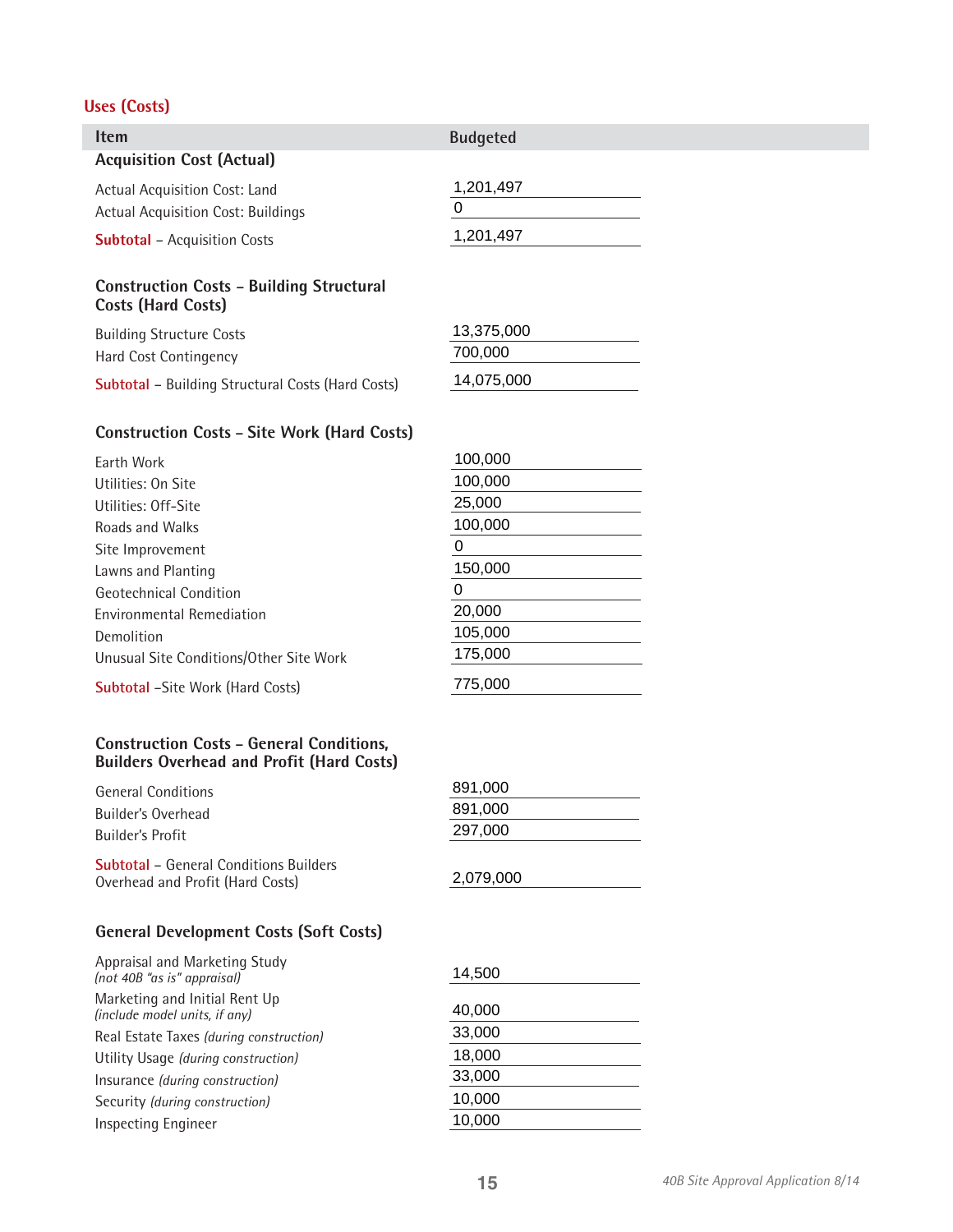| Item                                                      | <b>Budgeted</b> |                                    |
|-----------------------------------------------------------|-----------------|------------------------------------|
| <b>General Development Costs (Soft Costs) - Continued</b> |                 |                                    |
| Fees to Others                                            | 50,000          |                                    |
| Construction Loan Interest                                | 545,000         |                                    |
| Fees to Construction Lender                               | 65,000          |                                    |
| Fees to Permanent Lender                                  | $\mathbf 0$     |                                    |
| Architecture/Engineering                                  |                 |                                    |
| Survey, Permits, etc.                                     | 850,000         |                                    |
| Clerk of the Works                                        | 0               |                                    |
| <b>Construction Manager</b>                               | 120,000         |                                    |
| Bond Premiums (Payment/Performance/Lien Bond)             | 0               |                                    |
| Environmental Engineer                                    | 5,000           |                                    |
| Legal                                                     | 150,000         |                                    |
| Title (including title insurance) and Recording           | 33,500          |                                    |
| Accounting and Cost Certification (incl. 40B)             | 25,000          |                                    |
| Relocation                                                | 0               |                                    |
|                                                           | 7,100           |                                    |
| 40B Site Approval Processing Fee                          | 0               |                                    |
| 40B Technical Assistance/Mediation Fund Fee               | 2,500           |                                    |
| 40B Land Appraisal Cost (as-is value)                     |                 |                                    |
| 40B Final Approval Processing Fee                         | 2,500<br>5,000  |                                    |
| 40B Subsidizing Agency Cost Certification                 | 25,000          |                                    |
| <b>Examination Fee</b>                                    | 10,000          |                                    |
| 40B Monitoring Agent Fees                                 |                 |                                    |
| <b>MIP</b>                                                | 0               |                                    |
| Credit Enhancement                                        | 0               |                                    |
| Letter of Credit Fees                                     | 0               |                                    |
| Other Financing Fees: Tax Credit Allocation Fee           | 0               |                                    |
| Other Financing Fees                                      | $\Omega$        |                                    |
| Development Consultant                                    | 94,000          |                                    |
| Other Consultants (describe) <b>lottery</b>               | 20,000          |                                    |
| Other Consultants (describe)                              | 0               |                                    |
| <b>Syndication Costs</b>                                  | $\mathbf 0$     |                                    |
| Soft Cost Contingency                                     | 62,073          |                                    |
| Other Development (Soft) Costs                            | 0               |                                    |
|                                                           |                 |                                    |
| <b>Subtotal - General Development Costs (Soft Costs)</b>  | 2,230,173       |                                    |
| <b>Developer Fee and Overhead</b>                         |                 |                                    |
| Developer Fee                                             | 2,112,775       |                                    |
| Developer Overhead                                        |                 |                                    |
| <b>Subtotal</b> - Developer Fee and Overhead              | 2,112,775       |                                    |
|                                                           |                 |                                    |
| <b>Capitalized Reserves</b>                               |                 |                                    |
| Development Reserves                                      | 0               |                                    |
| Initial Rent-Up Reserves                                  | 606,000         |                                    |
| <b>Operating Reserves</b>                                 | 303,000         |                                    |
| Net Worth Account                                         | 0               |                                    |
| Other Capitalized Reserves                                | 25,200          |                                    |
| <b>Subtotal - Capitalized Reserves</b>                    | 934,200         |                                    |
|                                                           | 16              | 40B Site Approval Application 8/14 |
|                                                           |                 |                                    |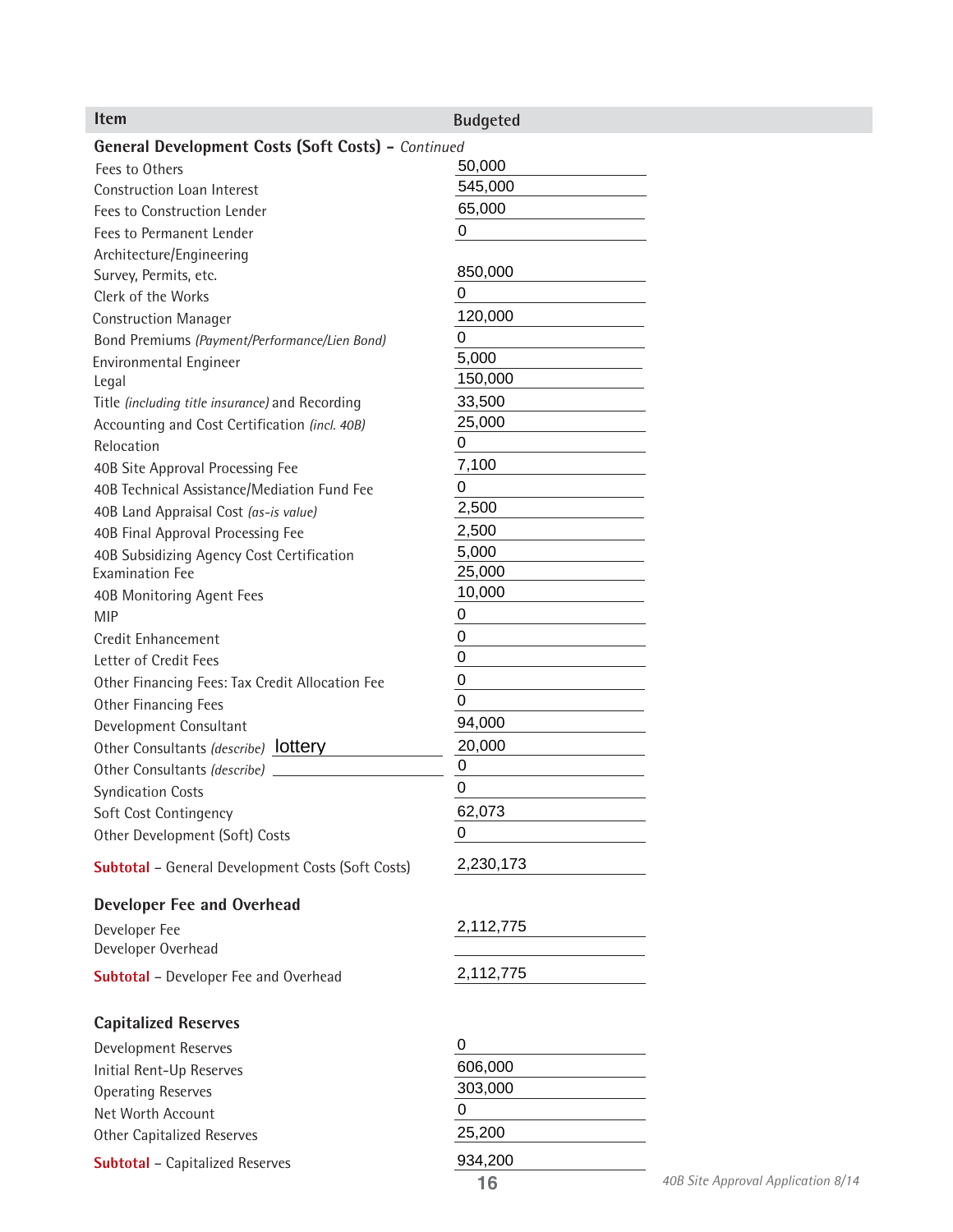### **Summary of Subtotals**

| <b>Item</b>                                                                     | <b>Budgeted</b> |
|---------------------------------------------------------------------------------|-----------------|
| Acquisition: Land                                                               | 1,201,497       |
| <b>Acquisition: Building</b>                                                    | 0               |
| <b>Building Structural Costs (Hard Costs)</b>                                   | 14,075,000      |
| <b>Site Work (Hard Costs)</b>                                                   | 775,000         |
| <b>Builder's Overhead, Profit and General</b><br><b>Conditions (Hard Costs)</b> | 2,079,000       |
| Developer Fee and Overhead                                                      | 2,112,775       |
| <b>General Development Costs (Soft Costs)</b>                                   | 2,230,173       |
| <b>Capitalized Reserves</b>                                                     | 934,200         |
| <b>Total Development Costs (TDC)</b>                                            | 23,407,645      |
| <b>Summary</b>                                                                  |                 |
| <b>Total Sources</b>                                                            | 23,407,645      |
| <b>Total Uses (TDC)</b>                                                         | 23,407,645      |

Projected Developer Fee and Overhead\*: 2,112,775 Maximum Allowable Developer Fee and Overhead\*\*: 2,112,775 Projected Developer Fee and Overhead equals  $\frac{100}{2}$ % of Maximum Allowable Fee and Overhead

*\* Note in particular the provisions of Section IV.B.5.a of the Guidelines, which detail the tasks (i) for which a developer may or may not receive compensation beyond the Maximum Allowable Developer Fee and Overhead and (ii) the costs of which must, if the tasks were performed by third parties, be included within the Maximum Allowable Developer Fee and Overhead.*

*\*\* Maximum Allowable Developer Fee and Overhead is calculated as follows: 5% of acquisition costs, plus 15% of the first \$3 million of fee-based development costs, plus 12.5% of fee-based development costs between \$3 and \$5 million, plus 10% of fee-based development costs in excess of \$5 million (Per DHCD QAP Guidelines).*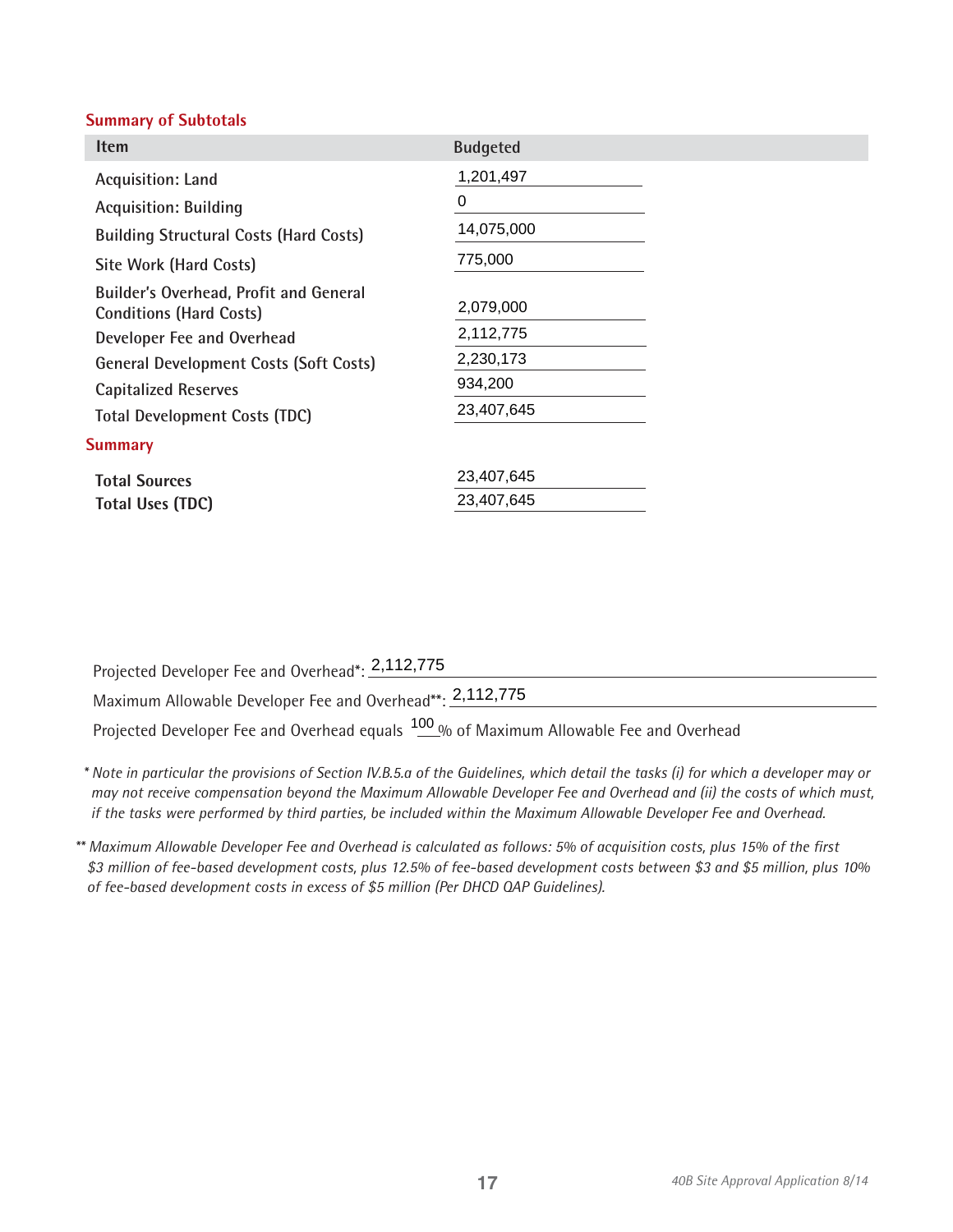#### **Initial Unit/Rent Schedule**

| <b>Affordable Units</b><br>@ 80% AMI | <b>Studio</b> | 1 Bedroom | 2 Bedroom | 3 Bedroom | 4 Bedroom |
|--------------------------------------|---------------|-----------|-----------|-----------|-----------|
| Number of Units                      |               | 8         |           | 2         |           |
| Number Square Feet                   | 682           | 847       | 1,067     | 1.393     |           |
| Monthly Rent                         | \$1,211       | \$1,287   | \$1,529   | \$1,743   |           |
| Utility Allowance                    | \$67          | \$83      | \$114     | \$156     |           |

| <b>Affordable Units</b><br>@ 50% AMI | <b>Studio</b> | 1 Bedroom | 2 Bedroom | 3 Bedroom | 4 Bedroom |
|--------------------------------------|---------------|-----------|-----------|-----------|-----------|
| Number of Units                      |               |           |           |           |           |
| Number Square Feet                   |               |           |           |           |           |
| Monthly Rent                         |               |           |           |           |           |
| <b>Utility Allowance</b>             |               |           |           |           |           |

Describe utility allowance assumptions *(utilities to be paid by tenants)*: Gas heat and hot water and electricty will be by tenant. Landlord will pay domestic water and sewer and trash removal.

| Market Rate Units  | <b>Studio</b> | 1 Bedroom | 2 Bedroom | 3 Bedroom | 4 Bedroom |
|--------------------|---------------|-----------|-----------|-----------|-----------|
| Number of Units    |               | 22        | 22        | 5         |           |
| Number Square Feet | 682           | 847       | 1,067     | 1,393     |           |
| Monthly Rent       | \$1,750       | \$1,950   | \$2,300   | \$2,700   |           |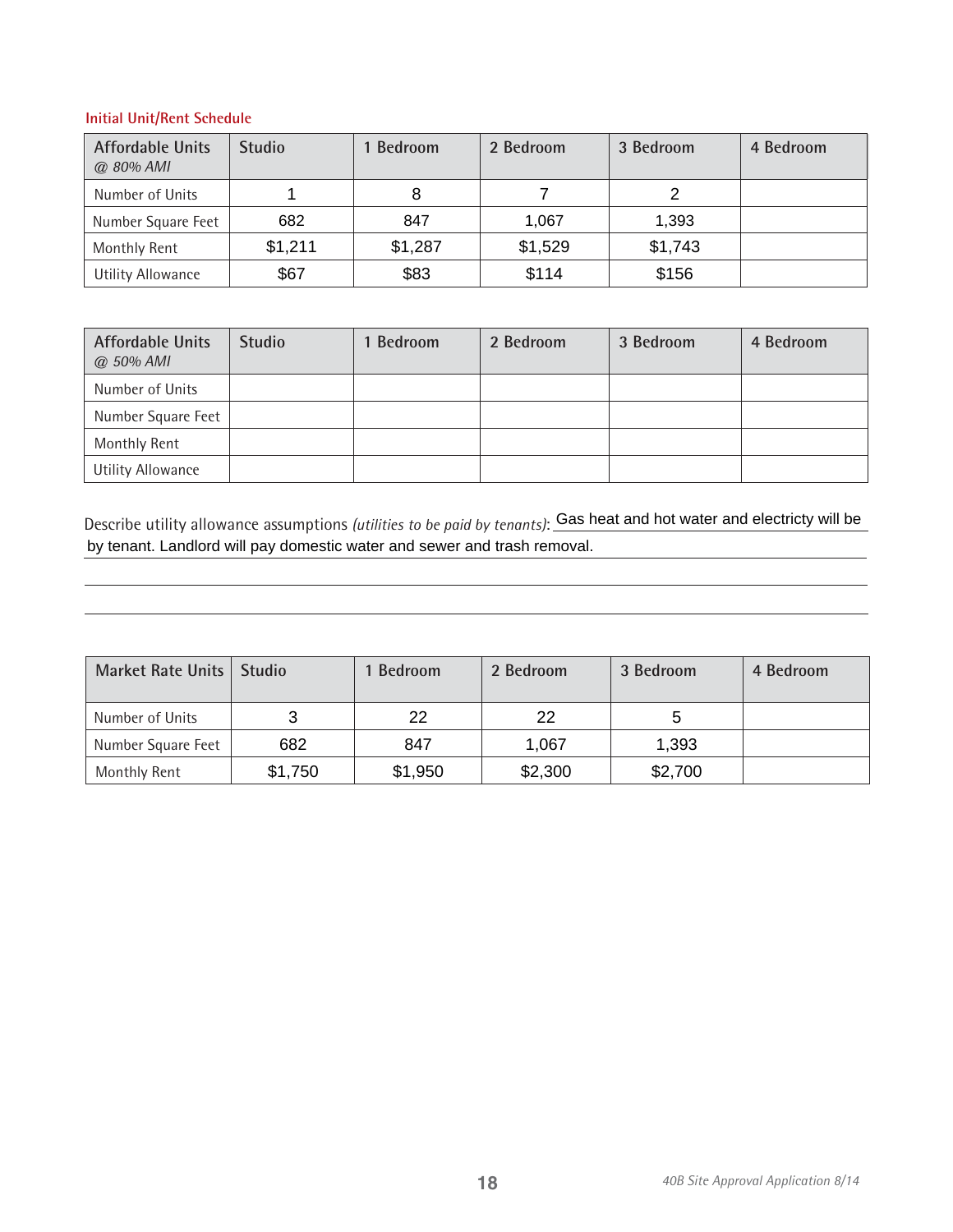|  |  |  |  | Initial Rental Operating Pro-Forma (for year one of operations) |  |
|--|--|--|--|-----------------------------------------------------------------|--|
|--|--|--|--|-----------------------------------------------------------------|--|

| <b>Item</b>                                 | <b>Notes</b>                        | Amount        |
|---------------------------------------------|-------------------------------------|---------------|
| <b>Permanent Debt Assumptions</b>           |                                     |               |
| Loan Amount                                 | Lender: South Shore Bank            | \$15,000,000  |
| Annual Rate                                 | 200 basis above FHLBB classic 10 yr | 4.37          |
| Term                                        | 10 years                            | 10            |
| Amortization                                | 30years                             | 30            |
| Lender Required Debt Service Coverage Ratio |                                     | 1.25          |
| <b>Gross Rental Income</b>                  |                                     | \$1,659,096   |
| Other Income (utilities, parking)           |                                     | \$37,140      |
| Less Vacancy (Market Units)                 | 5% (vacancy rate)                   | $-$67,350$    |
| Less Vacancy (Affordable Units)             | 5% (vacancy rate)                   | $-$15,605$    |
| <b>Gross Effective Income</b>               |                                     | \$1,616,281   |
| Less Operating Expenses                     | Per Unit: \$6,752                   | \$470,100     |
| <b>Net Operating Income</b>                 |                                     | \$1,143,181   |
|                                             |                                     |               |
| Less Permanent Loan Debt Service            |                                     | $-$ \$898,183 |
| Cash Flow                                   |                                     | \$244,998     |
| <b>Debt Service Coverage</b>                |                                     | 1.27          |

Describe "other income": additional parking space rental; pet rent

# **Rental Operating Expense Assumption**

| Item                                                        | <b>Notes</b>                                                                                                  | Amount    |
|-------------------------------------------------------------|---------------------------------------------------------------------------------------------------------------|-----------|
| Assumed Maximum Operating Expenses                          | Calculated based on Net Operating<br>Income, Debt Service and required Debt<br>Service Coverage listed above. | \$493,881 |
| Assumed Maximum Operating Expense/Unit* Number of Units: 70 |                                                                                                               | \$7,055   |

*\* MassHousing may request further detail regarding projected operating expenses if such expenses appear higher or lower than market comparables.*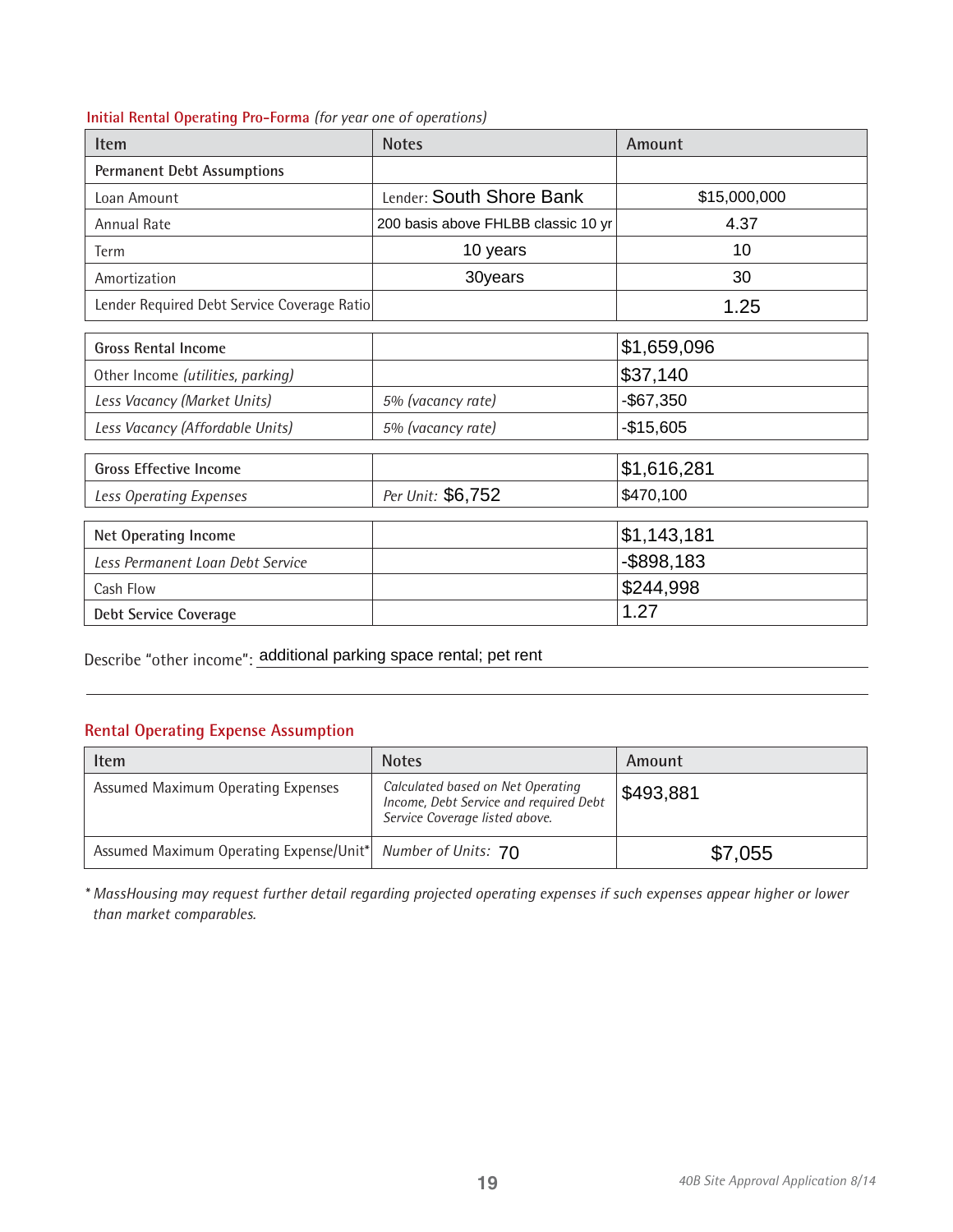# **Required Attachments Relating to Section 5**

### **5.1 New England Fund Lender Letter of Interest** *(required for projects with NEF financing)*

Please attach a Letter of Interest from a current Federal Home Loan Bank of Boston (FHLBB) member bank regarding financing for the proposed development. The letter of interest must include, at a minimum, the following:

- Identification of proposed borrower, and brief description of the bank's familiarity with the borrower;
- Brief description of the Proposed Project, including location, number of units and type of building (townhouse, garden style, etc.);
- Confirmation that the bank is a current FHLBB member bank and that the bank will specifically use NEF funds for the proposed development.

*NOTE: Binding Construction and Permanent Financing Commitments (or evidence of closed loans) will be required at the time you apply for Final Approval from MassHousing.*

### **5.2 Market Rental Comparables** *(required)*

Please provide a listing of market rents being achieved in properties comparable to the proposed project.

### **5.3 Market Study** *(if available)*

MassHousing may require a market study at Final Approval for projects located in areas where the need or demand for the type of housing being proposed cannot be clearly demonstrated.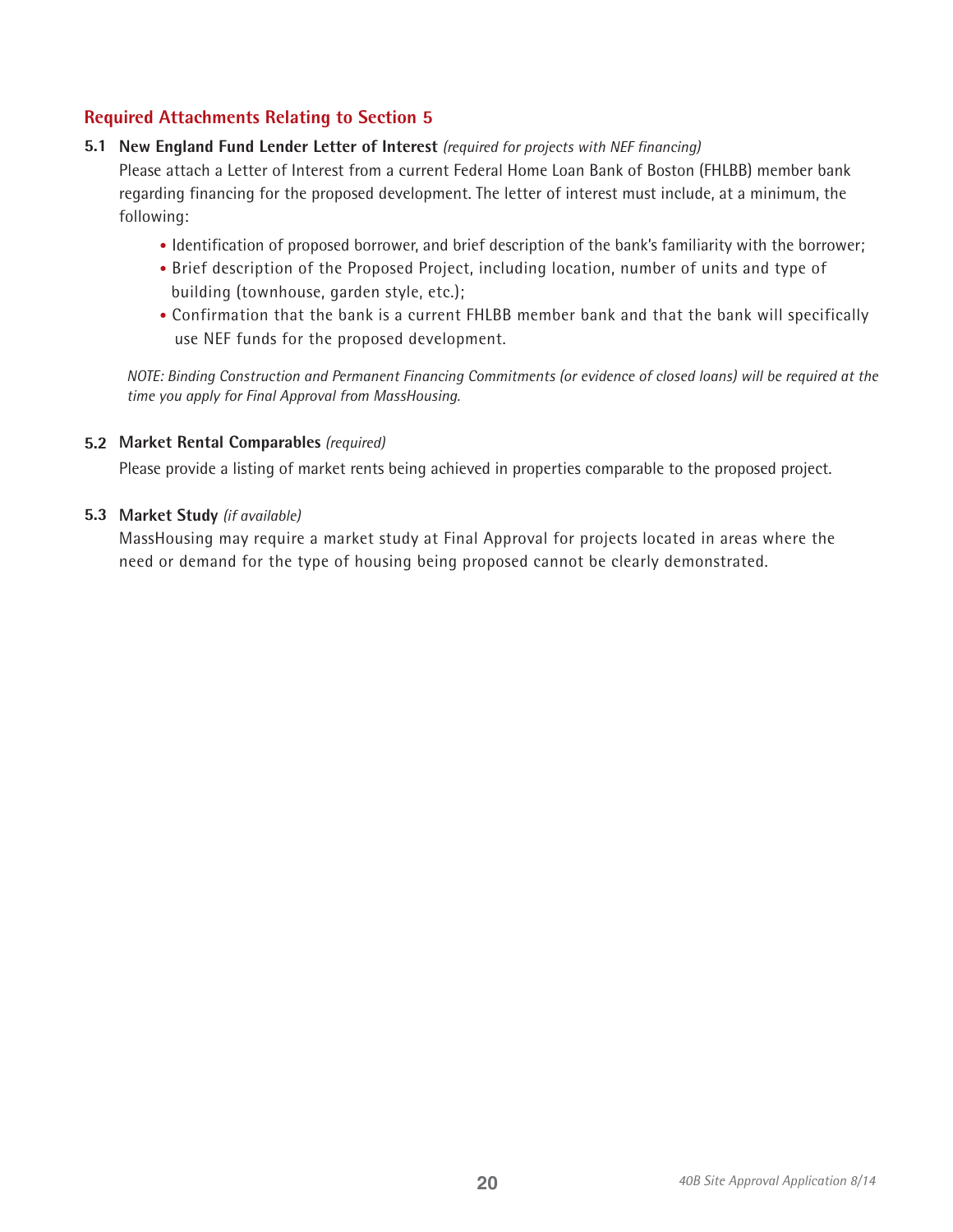# **Application for Chapter 40B Project Eligibility/Site Approval**

# **for MassHousing-Financed and New England Fund ("NEF") Rental Projects**

# **Section 6: APPLICANT QUALIFICATIONS, ENTITY INFORMATION AND CERTIFICATION**

*In order to issue Site Approval, MassHousing must find (as required by 760 CRM 56.04 (4)) that the applicant is either a non-profit public agency or would be eligible to apply as a Limited Dividend Organization and meets the general eligibility standards of the program.*

Name of Proposed Project: Parkside Apartments

### **Development Team**

Developer/Applicant: Paul Holland, 383 Washington Street, LLC

Development Consultant (if any): Lynne D. Sweet, LDS Consulting Group, LLC, 233 Needham Street, Newton, MA

Attorney: Carl R. Johnson III, Esq. 45 Braintree office Hill Park, Braintree, MA 02184

Architect: Mark Major, VMY Architects, LLC, 188 Needham Street, Newton, MA

Contractor: The Holland Companies, 519 Albany Street, Boston, MA

Lottery Agent: Krista Costa, LA Associates, 11 Middlesex Avenue, Suite 5, Wilmington, MA 01887

Management Agent: The Holland Companies, 519 Albany Street, Boston, MA

Other (specify): James Burke, DeCelle & Burke, 1266 Furnace Brook Parkway, Quincy, MA 02169

Other (specify):

# **Role of Applicant in Current Proposal**

| <b>Development Task</b>        | Developer/Applicant | <b>Development Consultant</b><br>(identify) |  |
|--------------------------------|---------------------|---------------------------------------------|--|
| Architecture and Engineering   | Holland             | VMY                                         |  |
| Local Permitting               | Holland             | All                                         |  |
| Financing Package              | Holland             | <b>LDS</b>                                  |  |
| <b>Construction Management</b> | Holland             |                                             |  |
| <b>Other</b>                   | DeCelle Burke       | Civil Engineering                           |  |

# **Applicant's Ownership Entity Information**

Please identify for each of (i) the Applicant and, if different (ii) the Proposed Development Entity, the following (collectively with the Applicant and the Proposed Development Entity, the "Applicant Entities"): the Managing Entities, Principals, Controlling Entities and Affiliates of each.

*Note: For the purposes hereof, "Managing Entities" shall include all persons and entities (e.g., natural persons, corporations, partnerships, limited liability companies, etc., including beneficiaries of nominee trusts) who are managers of limited liability companies, general partners of limited partnerships, managing general partners of limited liability partnerships, directors and officers of corporations, trustees of trusts, and other similar persons and entities that have the power to manage and control the activities of the Applicant and/or Proposed Development Entity.*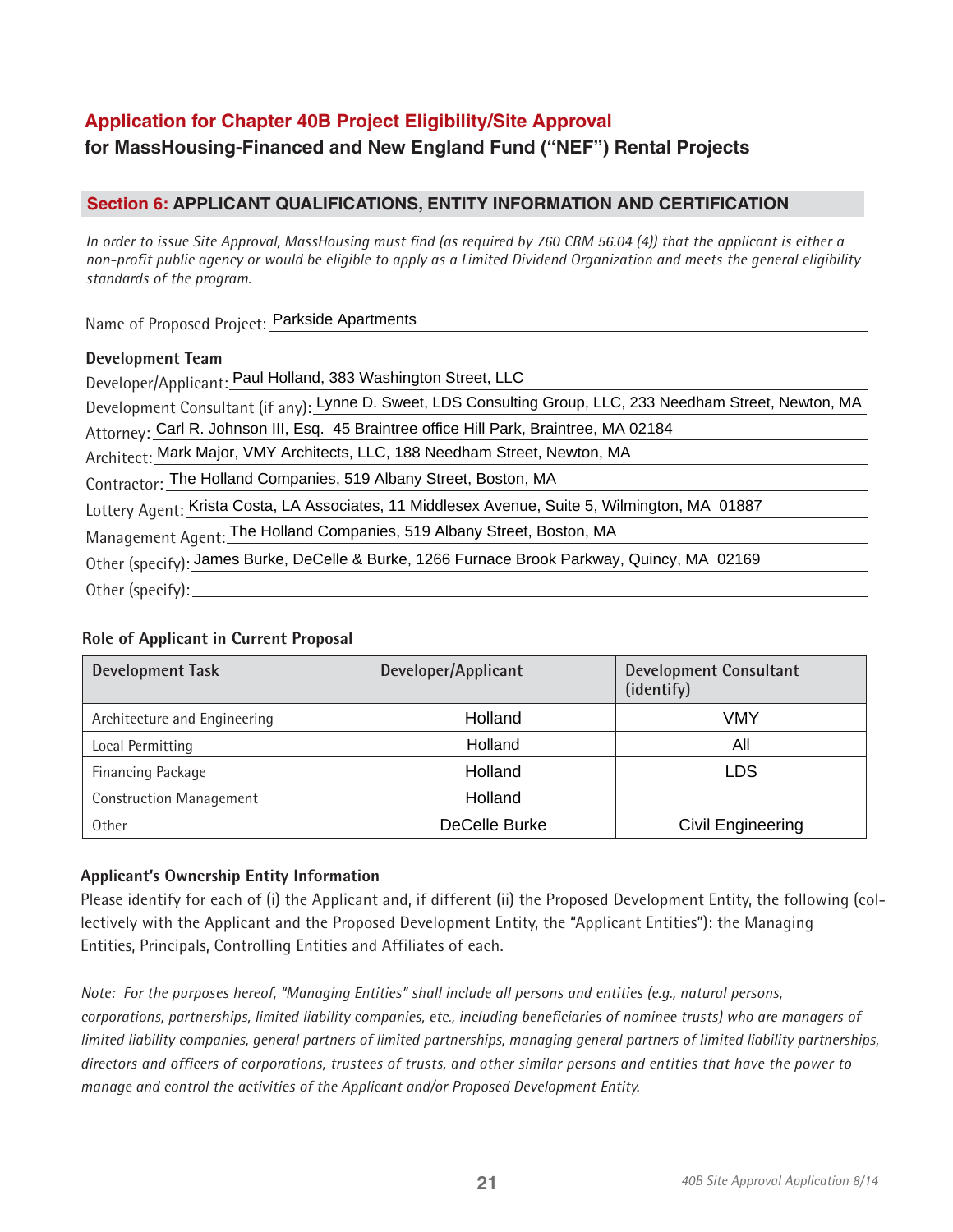*"Principal or Controlling Entities" shall include all persons and entities (e.g., natural persons, corporations, partnerships, limited liability companies, etc., including beneficiaries of nominee trusts) that shall have the right to* 

- *(i) approve the terms and conditions of any proposed purchase, sale or mortgage;*
- *(ii) approve the appointment of a property manager; and/or*
- *(iii) approve managerial decisions other than a decision to liquidate, file for bankruptcy or incur additional indebtedness.*

*Such rights may be exercisable either (i) directly as a result of such person's or entity's role within the Applicant or the Proposed Development Entity or the Managing Entities of either or (ii) indirectly through other entities that are included within the organizational structure of the Applicant and/or Proposed Development Entity and the Managing Entities of either.* 

*In considering an application, MassHousing will presume that there is at least one Principal or Controlling Entity of the Applicant and of the Proposed Development Entity. Any person or persons who have purchased an interest for fair market value in the Applicant and/or Proposed Development Entity solely for investment purposes shall not be deemed a Principal or Controlling Entity.* 

*"Affiliates" shall include all entities that are related to the subject organization by reason of common control, financial interdependence or other means.* 

#### **Applicant**

Name of Applicant: 383 Washington Street, LLC

Entity Type (limited liability company, limited partnership, limited liability partnership, corporation, trust, etc.): LLC (the Applicant will transfer ownership to a limited dividend entity at a later date)

State in which registered/formed: Massachusetts

List **all** Managing Entities of Applicant *(you must list at least one)*: Holland Rental Properties, Inc

List **all** Principals and Controlling Entities of Applicant and *(unless the Managing Entity is an individual)* its Managing Entities *(use additional pages as necessary)*: Paul Holland; Mike Holland, Joseph Holland; John Holland;<br>Storrs Avenue Apartments LLC

List **all** Affiliates of Applicant and its Managing Entities *(use additional pages as necessary)*: M. Holland & Sons construction, Inc.; Holland Development LLC; Holland Realty Group LLC, Holland Rental Properties, Inc.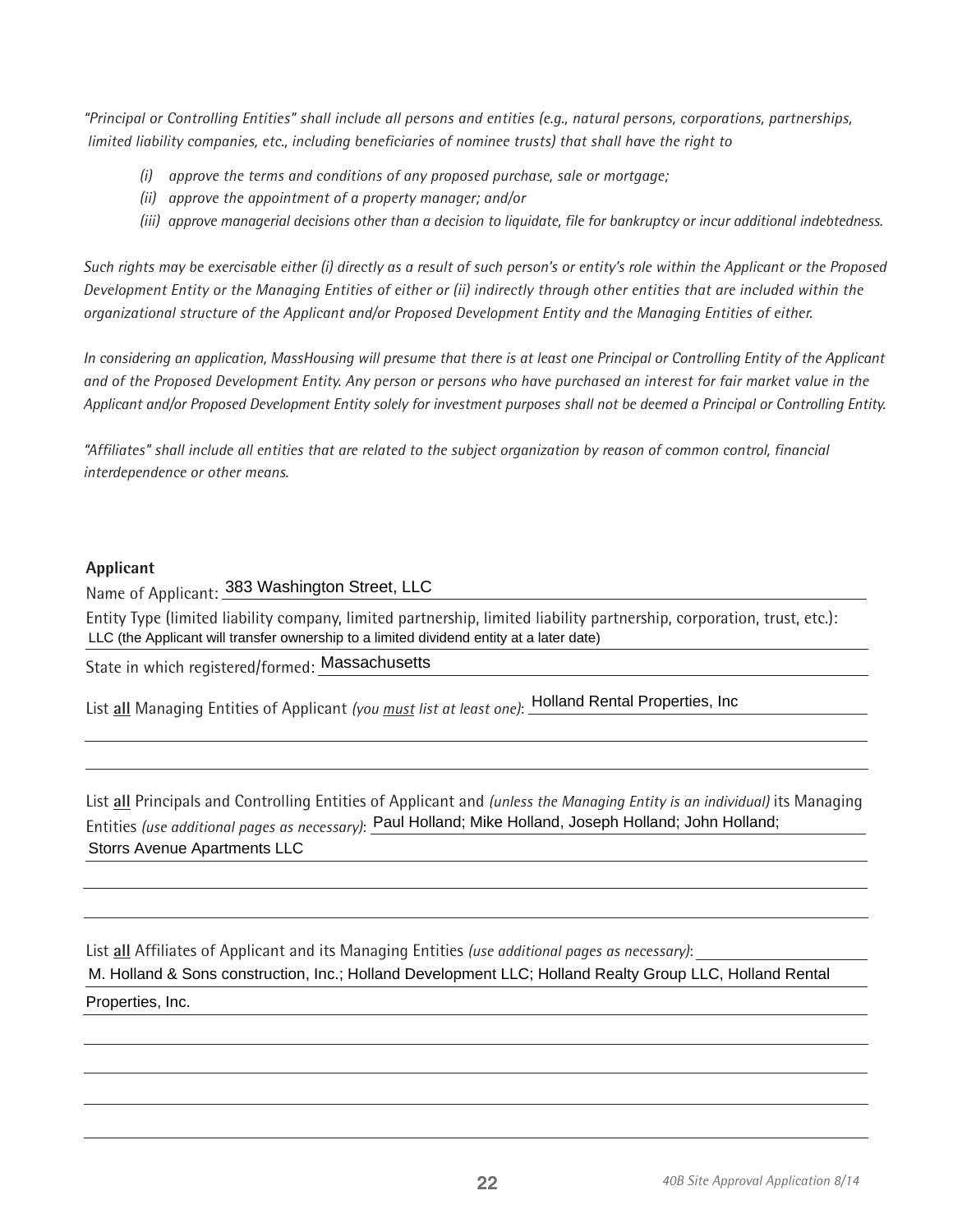### **2. Proposed Development Entity**

Name of Proposed Development Entity: Braintree Parkside Apartments, LLC

Entity Type *(limited liability company, limited partnership, limited liability partnership, corporation, trust, etc.)*:

State in which registered/formed: Massachusetts

List **all** Managing Entities of Proposed Development Entity *(you must list at least one)*: Holland Development LLC

List **all** Principals and Controlling Entities of Proposed Development Entity and *(unless the Managing Entity is an individual)* its Managing Entities *(use additional pages as necessary)*: <u>Paul Holland, Joseph Holland, Michael Holland ,</u><br>John Holland and Storrs Avenue LLC

List **all** Affiliates of Proposed Development Entity and its Managing Entities *(use additional pages as necessary)*: M. Holland & Sons Construction , Inc; Holland Development LLC; Holland Realty Group LLC

#### **Applicant Entity 40B Experience**

Please identify **every** Chapter 40B project in which the Applicant or a member of the project team has or had an interest. For each such project, state whether the construction has been completed and whether cost examination has been submitted *(use additional pages as necessary).*

| 40B Project      | Applicant<br>or Team Member | Role      | Municipality   | Number of<br>Units/Type | Year<br>Completed | <b>Cost Cert</b><br>Submitted? |
|------------------|-----------------------------|-----------|----------------|-------------------------|-------------------|--------------------------------|
| 693 Randolph Ave | applicant                   | Developer | Town of Milton | 90                      | not completed     | N/A                            |
|                  |                             |           |                |                         |                   |                                |
|                  |                             |           |                |                         |                   |                                |
|                  |                             |           |                |                         |                   |                                |
|                  |                             |           |                |                         |                   |                                |
|                  |                             |           |                |                         |                   |                                |
|                  |                             |           |                |                         |                   |                                |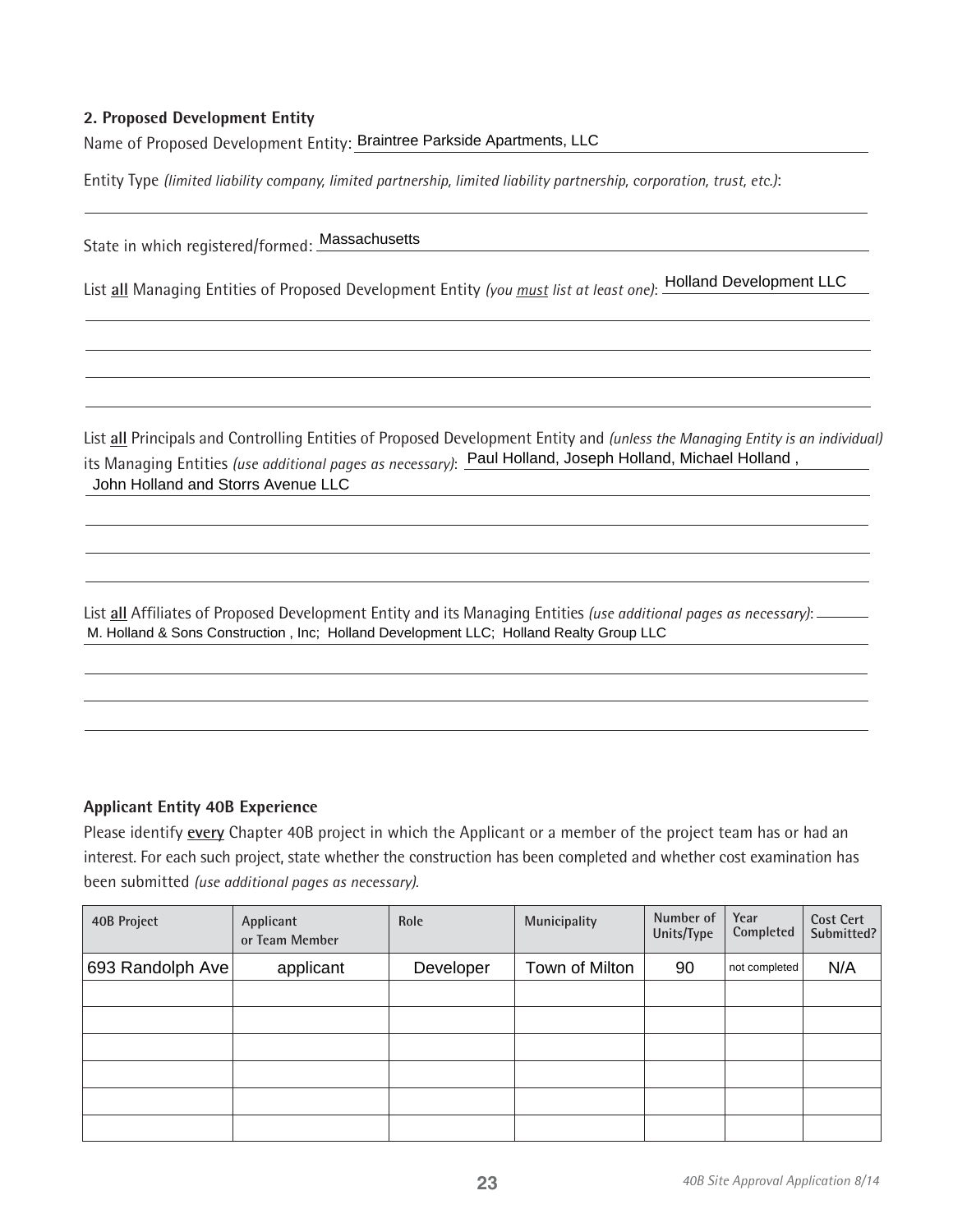# **Certification**

I hereby certify on behalf of the Applicant, *under pains and penalties of perjury*, that the information provided above for each of the Applicant Entities is, to the best of my knowledge, true and complete; and that each of the following questions has been answered correctly to the best of my knowledge and belief:

*(Please attach a written explanation for all of the following questions that are answered with a "Yes". Explanations should be attached to this Section 6. )*

| Is there pending litigation with respect to any of the Applicant Entities? Yes $\Box$ No $\Box$                                                                                                                                                                                                                                                                                                                                                           |
|-----------------------------------------------------------------------------------------------------------------------------------------------------------------------------------------------------------------------------------------------------------------------------------------------------------------------------------------------------------------------------------------------------------------------------------------------------------|
| $N_0[\overline{V}]$<br>Are there any outstanding liens or judgments against any properties owned by any of the Applicant Entities? Yes                                                                                                                                                                                                                                                                                                                    |
| Have any of the Applicant Entities failed to comply with provisions of Massachusetts law related to taxes, reporting<br>$N_0$<br>of employees and contractors, or withholding of child support? $Yes$                                                                                                                                                                                                                                                     |
| No<br>Have any of the Applicant Entities ever been the subject of a felony indictment or conviction? $Yes \Box$                                                                                                                                                                                                                                                                                                                                           |
| During the last 10 years, have any of the Applicant Entities ever been a defendant in a lawsuit involving fraud, gross<br>negligence, misrepresentation, dishonesty, breach of fiduciary responsibility or bankruptcy? Yes<br>$N_0$ $V$                                                                                                                                                                                                                   |
| Have any of the Applicant Entities failed to carry out obligations in connection with a Comprehensive Permit issued<br>pursuant to M.G.L. c. 40B and any regulations or guidelines promulgated thereunder (whether or not MassHousing is or was<br>the Subsidizing Agency/Project Administrator) including, but not limited to, completion of a cost examination and return<br>$\mathsf{No}[\mathbf{v}]$<br>of any excess profits or distributions? $Yes$ |

Have any of the Applicant Entities ever been charged with a violation of state or federal fair housing requirements? Yes∟ No∣<mark>✔</mark>

| Are any of the Applicant Entities not current on all existing obligations to the Commonwealth of Massachusetts, and any |  |  |  |
|-------------------------------------------------------------------------------------------------------------------------|--|--|--|
| agency, authority or instrument thereof? $Yes \Box No \Box$                                                             |  |  |  |

I further certify that the information set forth set forth in this application (including attachments) is true, accurate and complete as of the date hereof to the best of my/our knowledge, information and belief. I further understand that MassHousing is relying on this information in processing the request for Site Approval in connection with the above-referenced project; and

I further certify that we have met with a representative of the 40B Department at MassHousing and understand the requirements for a) completing this application and b) the procedures if and when Site Approval is granted, including the requirement for (i) the use of the standard MassHousing Regulatory Agreement, (ii) submission to MassHousing, of a cost certification examined in accordance with AICPA attestation standards by ninety days of project completion (and prior to permanent loan closing if MassHousing is the permanent lender), of an audited cost certification by an approved certified public accountant and (iii) the posting of surety for completion of the cost certification as a condition of Final Approval by MassHousing under Chapter 40B.

| Signature: |  |
|------------|--|
| Name:      |  |
| Title:     |  |
| Date:      |  |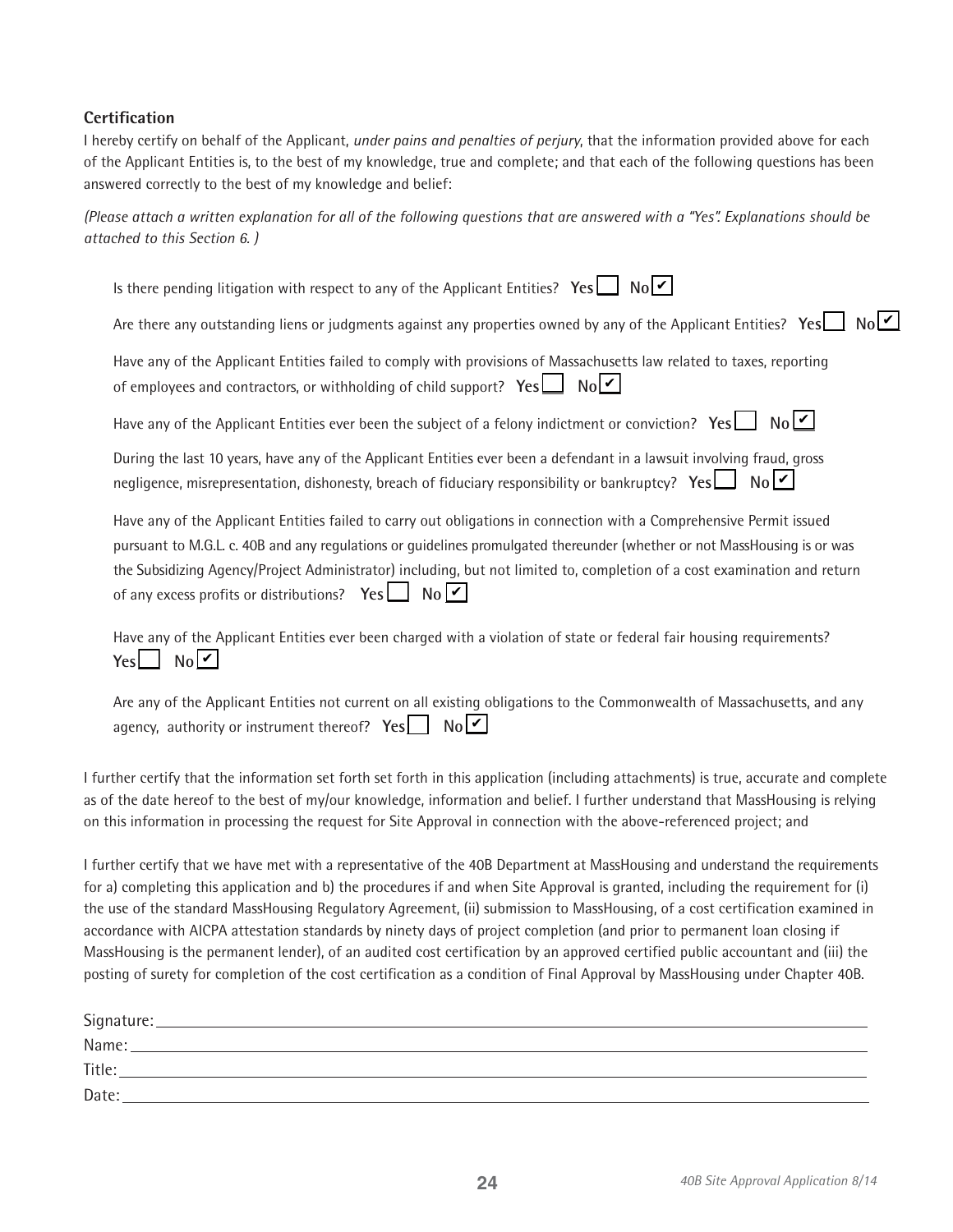# **Required Attachments Relating to Section 6**

### **6.1 Development Team Qualifications**

Please attach resumes for principal team members (Applicant, consultant, attorney, architect, general contractor, management agent, lottery agent, etc.) and list of all relevant project experience for 1) the team as a whole and 2) individual team members. Particular attention should be given to demonstrating experience with (i) projects of a similar scale and complexity of site conditions, (ii) permitting an affordable housing development, (iii) design, and (iv) financing. The development team should demonstrate the ability to perform as proposed and to complete the project in a competent and timely manner, including the ability to pursue and carry out permitting, financing, marketing, design and construction.

*(If the Applicant (or, if the Applicant is a single purpose entity, its parent developer entity) has received financing from MassHousing within the past five (5) years for a development of comparable size and complexity to the Proposed Project, no resume or list of project experience need be submitted for the Applicant or, as applicable, its parent developer entity. Information regarding the other team members still will be required.)*

### **6.2 Applicant's Certification**

Please attach any additional sheets and any written explanations for questions answered with "yes" as required for Certification.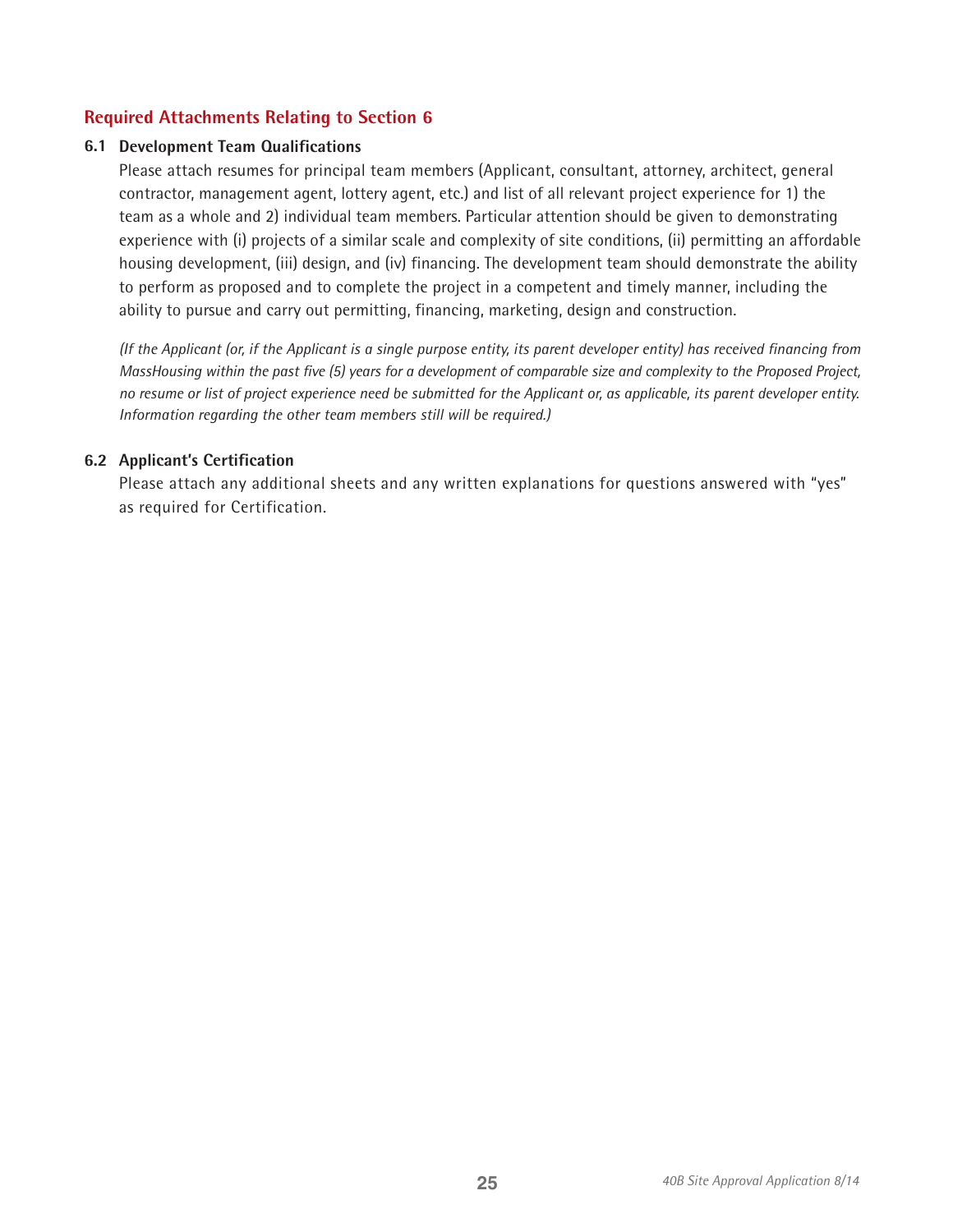# **Application for Chapter 40B Project Eligibility/Site Approval**

# **for MassHousing-Financed and New England Fund ("NEF") Rental Projects**

| <b>Section 7: NOTIFICATIONS AND FEES</b>                                                                    |         |
|-------------------------------------------------------------------------------------------------------------|---------|
| Name of Proposed Project: Parkside Apartments                                                               |         |
| <b>Notice</b>                                                                                               |         |
| Date(s) of meetings, if any, with municipal officials prior to submission of<br>application to MassHousing: |         |
| Date copy of complete application sent to chief elected office of municipality:                             |         |
| Date notice of application sent to DHCD:                                                                    |         |
| Fees (all fees should be payable to MassHousing)                                                            |         |
| MassHousing Application Processing Fee (\$2500):                                                            | \$2,500 |
| Chapter 40B Technical Assistance/Mediation Fee                                                              |         |
| a. Base Fee:<br>(Limited Dividend Sponsor \$2500, Non-Profit or Public Agency Sponsor \$1,000)              | \$2,500 |
| b. Unit Fee (all projects) \$30 per Unit:                                                                   | \$2,160 |
| Total TA/Mediation Fee (Base Fee plus Unit Fee):                                                            | \$4,660 |
| Total Fees Due:                                                                                             | \$7,100 |

# **Land Appraisal Cost**

*You will be required to pay for an "as-is" market value appraisal of the Site to be commissioned by MassHousing. MassHousing will contact you once a quote has been received for the cost of the appraisal.*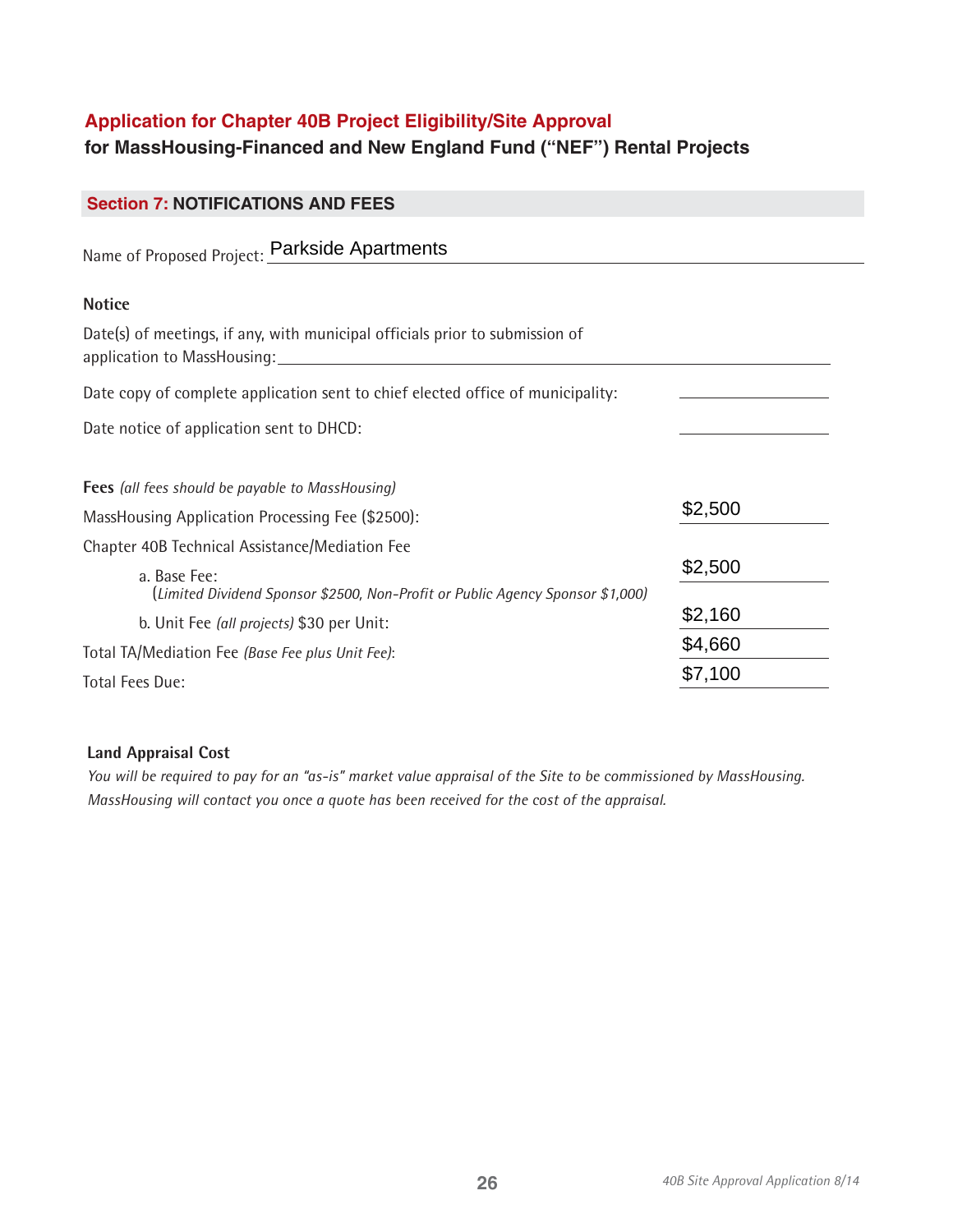# **Required Attachments Relating to Section 7**

- **7.1**  Narrative describing any prior correspondence and/or meetings with municipal officials
- **7.2** Evidence (such as a certified mail receipt) that a copy of the complete application package was sent to the chief elected official of municipality (may be submitted after the application is submitted to MassHousing)
- **7.3** Copy of notice of application sent to DHCD
- **7.4** Check made payable to MassHousing for Processing Fee (\$2500)
- **7.5** Check made payable to MassHousing for Technical Assistance/Mediation Fee
- **7.6** W-9 (Taxpayer Identification Number)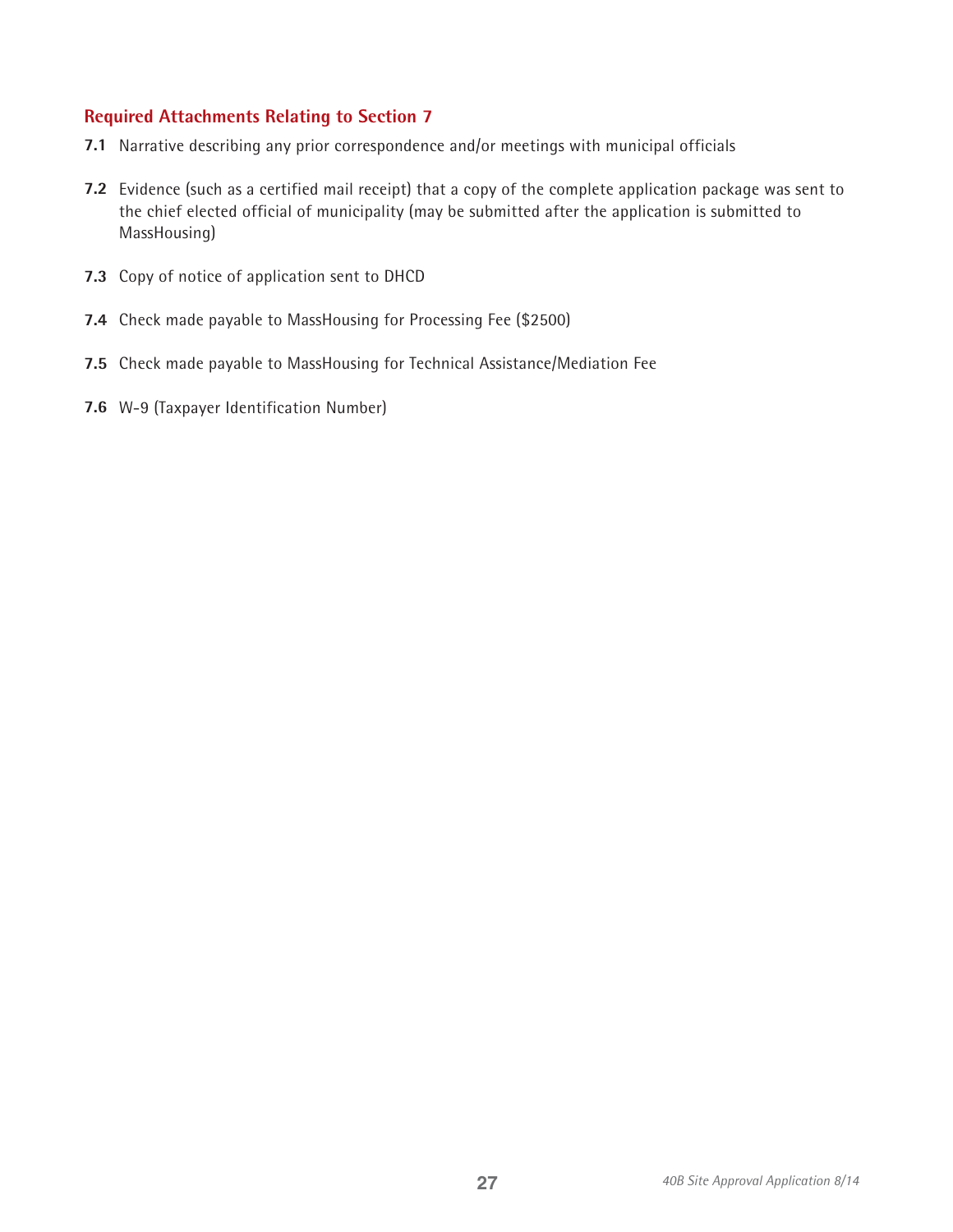# **Application Checklist**

**The documentation listed below must, where applicable, accompany each application.** For detailed descriptions of these required documents, please see the relevant sections of the application form.

**\* Applications missing any of the documents indicated by an asterisk will not be processed by MassHousing until MassHousing receives the missing item(s).** 

- \* Completed application form, and certification under pains and penalties of perjury (*one (1) signed original*  ✔ *accompanied by two (2) copies of the complete application package*)
- $\triangledown$  \* Location Map
- $\angle$  Tax Map
- $\angle$  \* Directions to the Proposed Site
- $\angle$  \* Existing Conditions Plan
- $\vee$  Aerial Photographs
- $\angle$  Site/Context Photographs
- $\angle$  \* Documentation Regarding Site Characteristics/Constraints
- $\Box$  \* By Right Site Plan, if Applicable
- $\angle$  \* Preliminary Site Layout Plan(s)
- $\angle$  \* Graphic Representations of Project/Preliminary Architectural Plans
- $\angle$  \* Narrative Description of Design Approach
- $\angle$  \* Tabular Zoning Analysis
- Sustainable Development Principles Evaluation Assessment Form  $|v|$
- \* Evidence of Site Control *(documents and any plans referenced therein)*  ✔
- $\Box$ Land Disposition Agreement, if Applicable
- $\angle$  \* NEF Lender Letter of Interest
- Market Rental Comparables
- Market Study, if Required by MassHousing  $\overline{\mathcal{V}}$
- $\angle$  \* Development Team Qualifications
- Applicant's Certification *(any required additional sheets)*  $|v|$
- Narrative describing prior contact *(if any)* with municipal officials  $\vert\bm{\triangledown}\vert$
- $\Box$  \* Evidence that a copy of the application package has been received by the chief elected official in the municipality *(may follow after initial submission of application package, but site visit will not be scheduled nor request for municipal comments made until such evidence is received by MassHousing)*
- $\triangledown$  Copy of Notification Letter to DHCD
- \* Fees (\$5,000 plus \$30 per unit of housing proposed) payable to MassHousing *(once an appraiser has been selected*  ✔*by MassHousing and an appraisal fee quoted, an additional non-refundable appraisal fee will be required)*